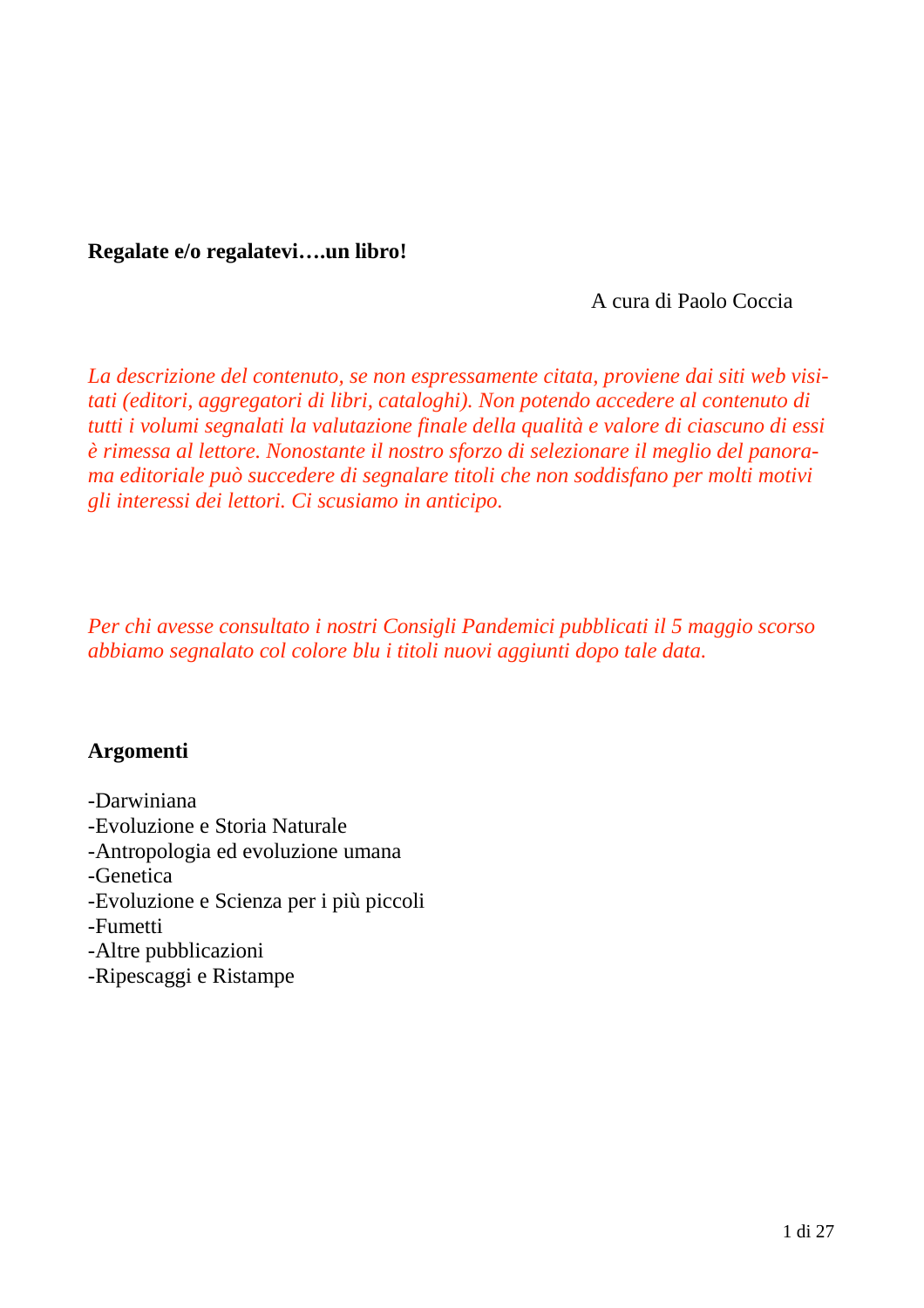# **-Darwiniana**

# A cura di Giulio Barsanti, **Jean-Baptiste Lamarck, Filosofia zoologica e altri naturalia**, Mimesis, p. 274

Il contributo di Lamarck alla fondazione del pensiero evoluzionista è stato spesso sottovalutato. All'epoca della pubblicazione di Filosofia zoologica (nel 1809, quant'anni prima de L'origine delle Specie di Darwin), le idee di Lamarck si trovavano in antitesi con il paradigma scientifico dominante. Alcuni osteggiarono apertamente le idee lamarckiane, fino al punto da screditarne l'attendibilità scientifica. Successivamente, lo stesso Darwin non sembrò riconoscerne i meriti. Quando poi l'evoluzionismo divenne a sua volta il paradigma scientifico dominante, Lamarck è stato spesso ricordato principalmente in relazione alla teoria della "ereditarietà dei caratteri acquisiti", idea confutata dal successivo accertamento dell'ereditarietà genetica. Tuttavia, non solo la concezione lamarckiana rimane fondativa per il paradigma evoluzionista, ma risulta anche sorprendentemente attuale in riferimento ai recenti sviluppi della stessa teoria dell'evoluzione.

#### Paolo Mantegazza, **L'ingegno di Darwin**, Pontecorboli Editore, pag. 118

L'ingegno del Darwin è uno dei più completi, dei più alti e dei più complessi ch'io abbia veduto, e il contemplare e l'ammirare un grande ingegno e lo sprofondarvisi dentro, quasi si volesse sentirne ogni palpito, riscaldarsi col suo sangue, palparne vive tutte le multiformi energie, è una delle massime voluttà che siano concesse al bipede implume nel suo rapido passaggio sulla terra. L'ingegno del Darwin è tanto complesso, è tanto incontentabile, da darci a primo colpo d'occhio le vertigini, con quel suo andare e venire e ritornare e raggirarsi ben entro al labirinto delle cose. Sommario 9 Commemorazione di Carlo Darwin celebrata nel Regio Istituto di Studi Superiori in Firenze 45 Carlo Darwin e il suo ultimo libro.

Bill Jenkins, **Evolution Before Darwin, Theories of the Transmutation of Species in Edinburgh, 1804–1834**, Edinburgh University Press, p. 256 This book is the first major study of what was probably the most important centre or pre-Darwinian evolutionary thought in the British Isles. It sheds new light on the genesis and development of one of the most important scientific theories in the history of western thought. It was long believed that evolutionary theories received an almost universally cold reception in British natural history circles in the first half of the nineteenth century. However, a relatively recently serious doubt has been cast on this assumption. This book shows that Edinburgh in the late 1820s and early 1830s was witness to a ferment of radical new ideas on the natural world, including speculation on the origin and evolution of life, at just the time when Charles Darwin was a student in the city. Those who were students in Edinburgh at the time could have hardly avoided coming into contact with these new ideas.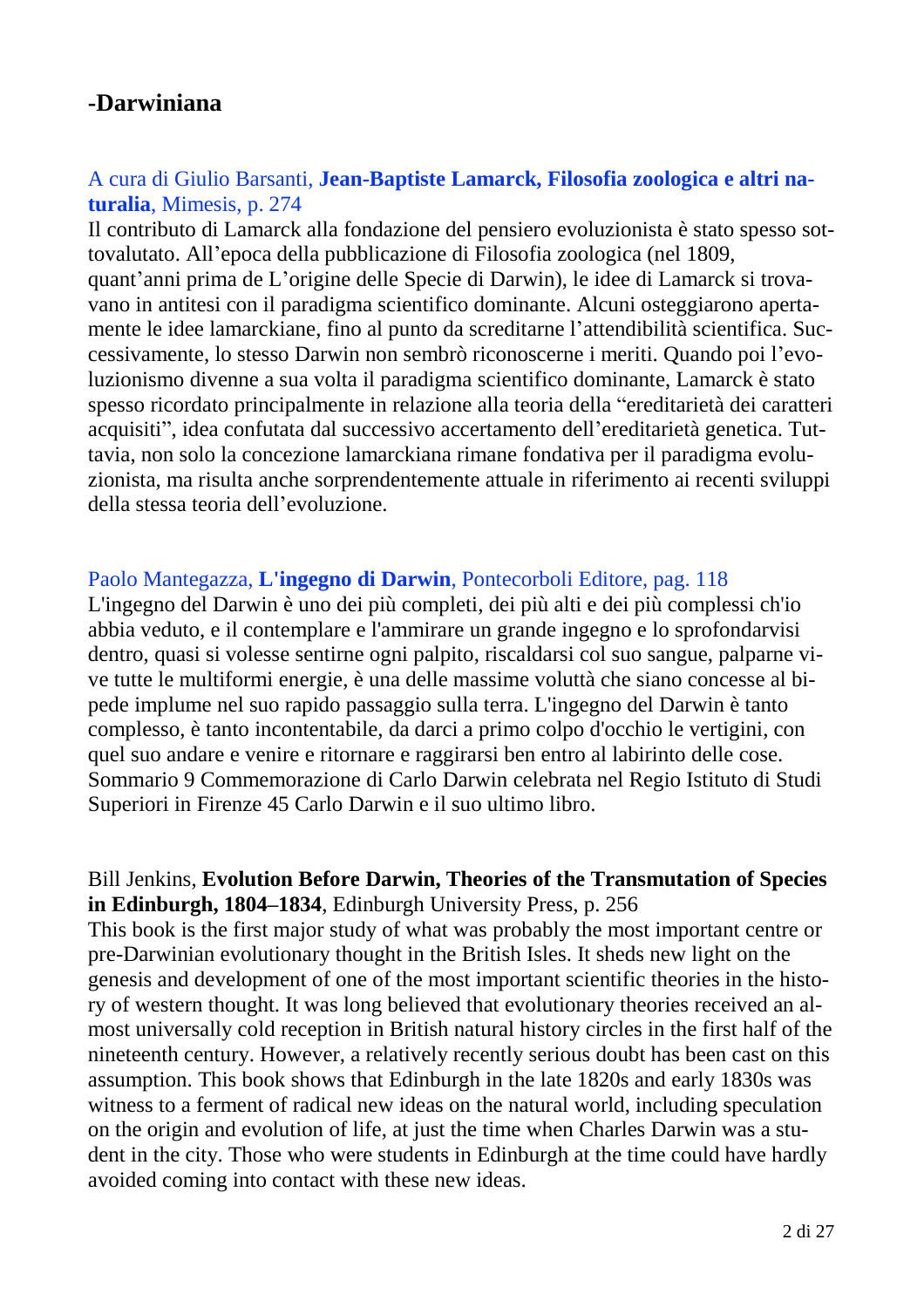# Riccardo Ianniciello, **Lamarck non aveva tutti i torti. La teoria dell'ereditarietà dei caratteri acquisiti riveduta e corretta**, Aracne, 2020, pag. 60

Attraverso la potente fucina della selezione naturale, l'evoluzione opera, non solo sulle piccole variazioni naturali o mutazioni (favorevoli) e sulla ricombinazione genetica, ma anche sui caratteri acquisiti ereditabili. Ed è su quest'ultimo punto molto controverso e generalmente non accettato dalla comunità scientifica che l'autore si sofferma, cercando di dimostrare, non solo che negli individui i caratteri acquisiti in vita possono essere trasmessi alla progenie, ma che svolgono una funzione non secondaria nei processi evolutivi. Una possibile risposta sta nell'epigenetica che riguarda lo studio delle modificazioni ereditabili del genoma, indotte dall'ambiente e che non alterano la sequenza del DNA. Questi aspetti richiamano la teoria di Lamarck dell'ereditarietà dei caratteri acquisiti che secondo l'autore va rivalutata con le dovute proporzioni e naturalmente rivista e corretta. Oltre ad approfondire i diversi risvolti dell'epigenetica, il saggio offre una breve rassegna dei principali progressi nello studio dell'evoluzione ed è, quindi, rivolto anche al lettore che desidera avvicinarsi per la prima volta a questi temi. Prefazione di Tommaso Sollai.

#### J. David Archibald, **Origins of Darwin's Evolution. Solving the Species Puzzle Through Time and Place**, Columbia University Press, p. 208

Historical biogeography-the study of the history of species through both time and place-first convinced Charles Darwin of evolution. This field was so important to Darwin's initial theories and line of thinking that he said as much in the very first paragraph of On the Origin of Species (1859) and later in his autobiography. His methods included collecting mammalian fossils in South America clearly related to living forms, tracing the geographical distributions of living species across South America, and sampling peculiar fauna of the geologically young Galapagos Archipelago that showed evident affinities to South American forms. Over the years, Darwin collected other evidence in support of evolution, but his historical biogeographical arguments remained paramount, so much so that he devotes three full chapters to this topic in On the Origin of Species. Discussions of Darwin's landmark book too often give scant attention to this wealth of evidence, and we still do not fully appreciate its significance in Darwin's thinking. In Origins of Darwin's Evolution, J. David Archibald explores this lapse, showing how Darwin first came to the conclusion that, instead of various centers of creation, species had evolved in different regions throughout the world. He also shows that Darwin's other early passion-geology-proved a more elusive corroboration of evolution. On the Origin of Species has only one chapter dedicated to the rock and fossil record, as it then appeared too incomplete for Darwin's evidentiary standards. Carefully retracing Darwin's gathering of evidence and the evolution of his thinking, Origins of Darwin's Evolution achieves a new understanding of how Darwin crafted his transformative theory.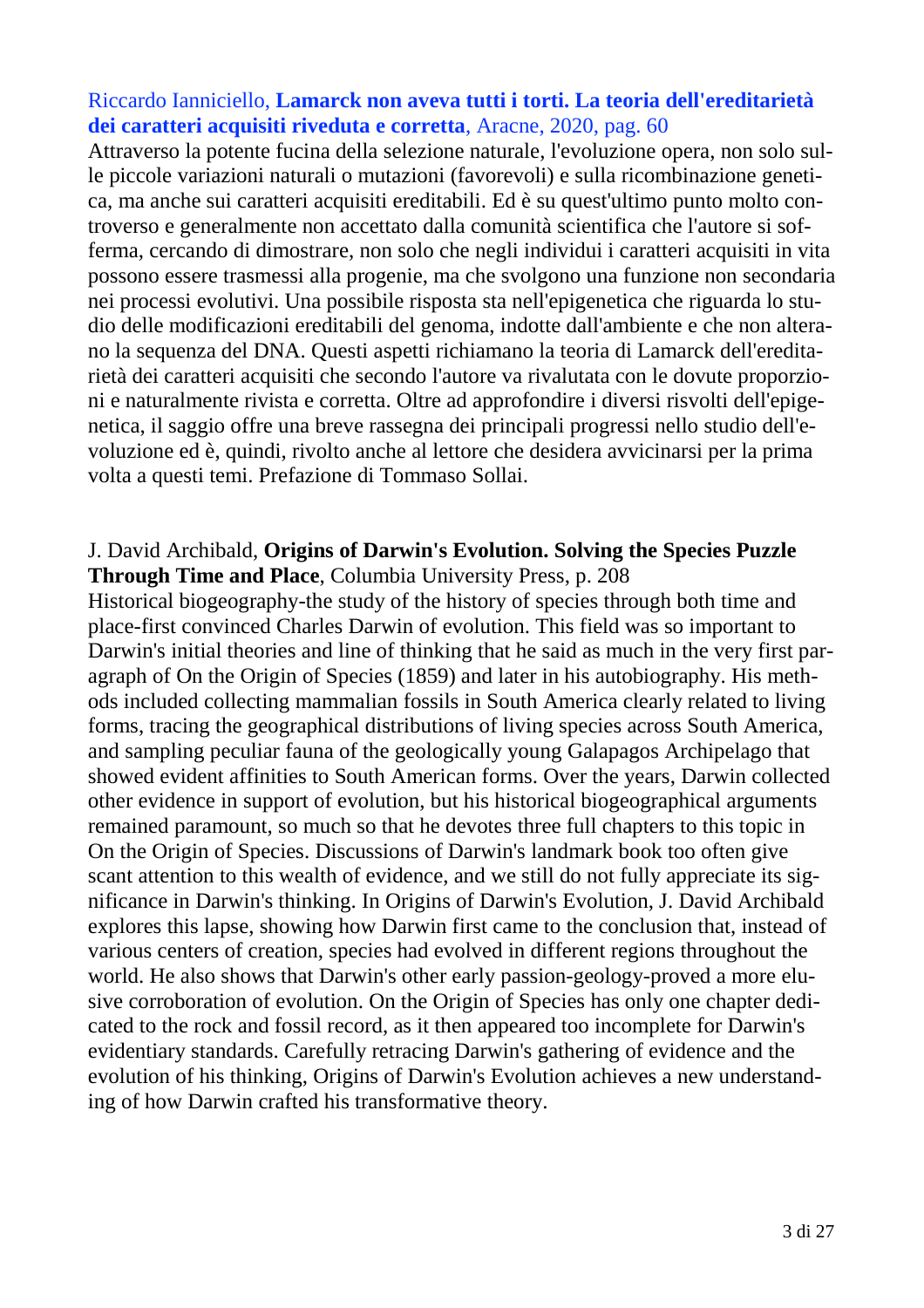Patricia Fara, **Erasmus Darwin. Sex, Science, and Serendipity**, Oxford University Press, p. 322

Dr Erasmus Darwin seemed an innocuous Midlands physician, a respectable stalwart of eighteenth-century society. But there was another side to him. Botanist, physician, Lunar inventor and popular poet, Darwin was internationally renowned for extraordinary poems explaining his theories about sex and science. Yet he became a target for the political classes, the victim of a sustained and vitriolic character assassination by London's most savage satirists. Intrigued, prize-winning historian Patricia Fara set out to investigate why Darwin had provoked such fierce intellectual and political reaction. Inviting her readers to accompany her, she embarked on what turned out to be a circuitous and serendipitous journey. Her research led her to discover a man who possessed, according to Samuel Taylor Coleridge, 'perhaps a greater range of knowledge than any other man in Europe.' His evolutionary ideas influenced his grandson Charles, were banned by the Vatican, and scandalized his reactionary critics. But for modern readers he shines out as an impassioned Enlightenment reformer who championed the abolition of slavery, the education of women, and the optimistic ideals of the French Revolution. As she tracks down her quarry, Patricia Fara uncovers a ferment of dangerous ideas that terrified the establishment, inspired the Romantics, and laid the ground for Victorian battles between faith and science.

#### David Long, **When Darwin Sailed the Sea. Uncover How Darwin's Revolutionary Ideas Helped Change the World**, White Lion Publishing

'A wonderful addition to any biography section for young people' - School Library Journal Published to celebrate the 200th anniversary of the launch of the HMS Beagle, this beautifully illustrated narrative non-fiction book tells the story of Charles Darwin, and shows how his revolutionary research changed the world forever. At the age of 22, Charles Darwin clambered up the steps of HMS Beagle armed with enough notepads to last him for several years and set sail on a journey of exploration that would change his life and how we view the entire world forever. 'The voyage of the Beagle has been by far the most important event of my life and has determined my whole career.' From his fascination with the natural world which began at an early age, his love of collecting new specimens and keen eye for observation, to his groundbreaking theory of evolution, uncover the incredible life of Charles Darwin in this fascinating story of his life. At the back of the book, explore a selection of the amazing species he discovered, concise profiles of some of the incredible people who helped Darwin on his path to becoming a groundbreaking scientist, a glossary of terms and a timeline of Darwin's life and career. When Darwin Sailed the Sea is the perfect book for any child who has ever looked at the world and asked 'why'.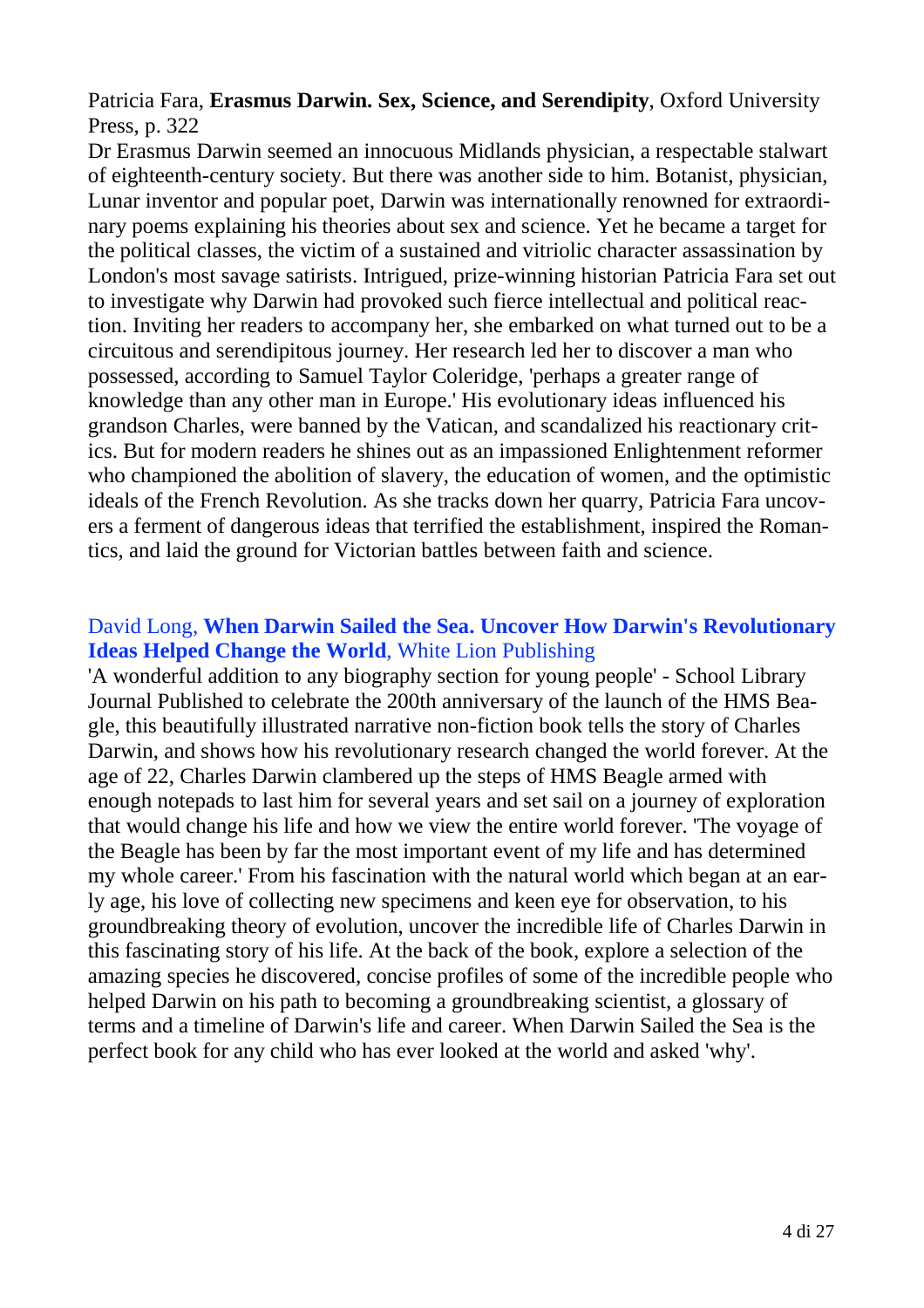Herbert Morse, **Where Do We Come From? Is Darwin Correct? A Philosophical and Critical Study of Darwin's Theory of Natural Selection**, Taylor & Francis First published in 1911. The first chapter in this fascinating study devotes itself to a short preliminary introduction to Darwin's ideas, and some remarks on the thoughts of the ancients on the subject and how matters stood in the period immediately preceding the appearance of Darwin himself. The second and third chapters discuss Darwin's theory and a suggested alternative hypothesis. The concluding chapter is devoted to the philosophical aspect of the case, and to some general reflections after a close perusal of Darwin's works

## AA.VV., **Emozioni. Da Darwin al pragmatismo**, Rosenberg & Sellier, collana Le scienze, p. 208

"Le principali tematiche che oggi dominano il dibattito psicologico e neuroscientifico sulle emozioni hanno in realtà una storia che troppo spesso è stata dimenticata o semplicemente strumentalizzata ma che, adeguatamente conosciuta, può offrire elementi utili a fare chiarezza anche sugli aspetti più problematici e controversi delle teorie contemporanee. Nella seconda metà del XIX secolo, infatti, Charles Darwin, William James, John Dewey e George H. Mead delinearono un ideale campo da gioco in cui entrano in scena oggi tutte le opzioni possibili riguardo alle indagini sull'universalità o meno delle emozioni, sulla loro natura discreta o continua, sulla loro dimensione corporea e sulla loro funzione sociale e comunicativa. Lungi dal voler promuovere l'idea che il dibattito sulle emozioni non sia altro che una glossa in nota a Darwin o che dal tempo dei pragmatisti a oggi non sia cambiato nulla, tale volume intende proporre un'antologia di testi che, riconoscendo ai nomi qui trattati il ruolo di padrini delle principali posizioni teoriche, introduca il lettore nell'ampio e vivo dibattito che caratterizzò la nascita dello studio sperimentale delle emozioni." (Fausto Caruana e Marco Viola)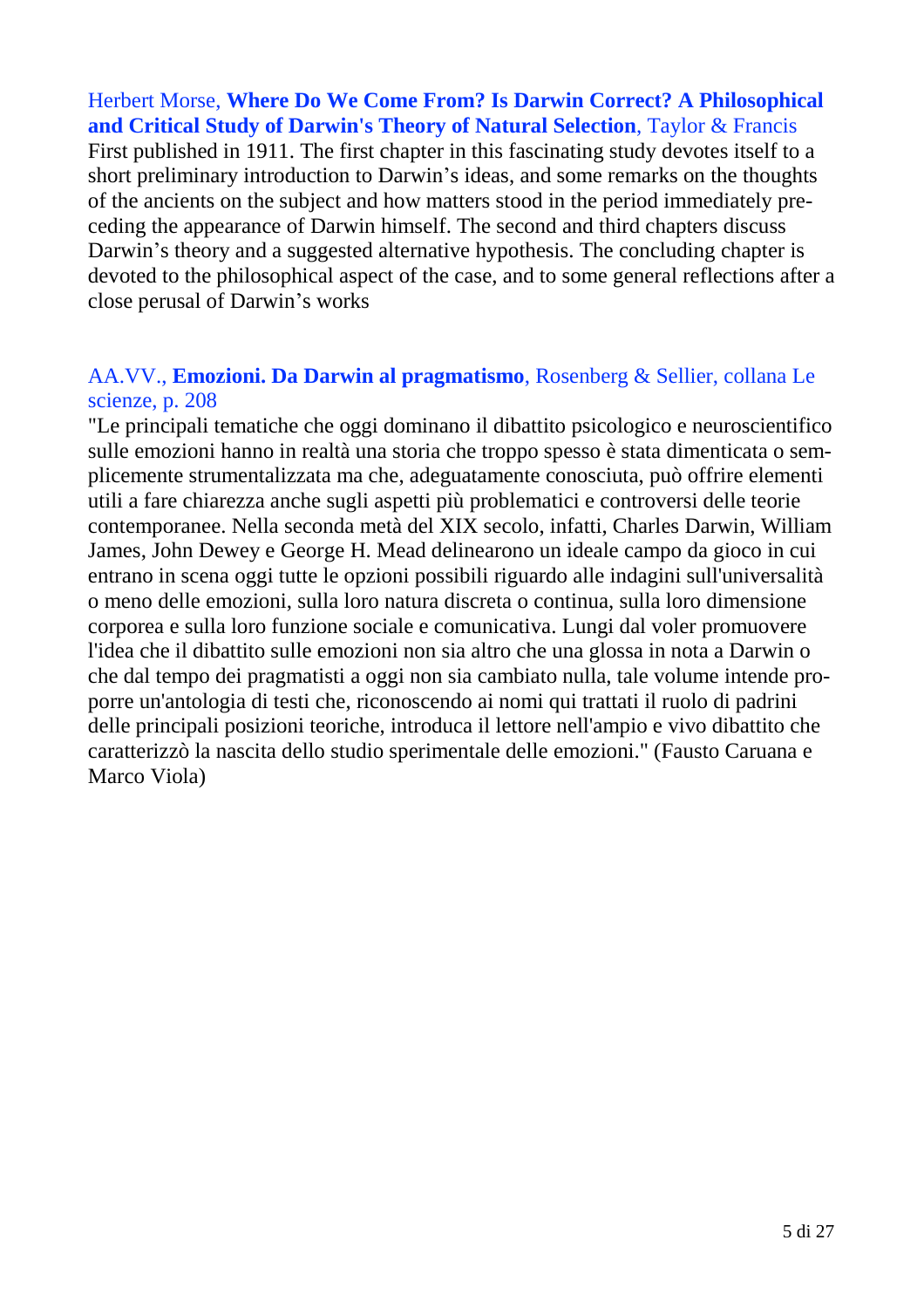# **-Evoluzione e Storia Naturale**

David Quammen, **L'albero intricato,** Adelphi, collana La collana dei casi, pag. 536 Quammen ci guida nei meandri della scienza che negli ultimi decenni ha cercato di far luce sul mistero dei rapporti filogenetici fra tutti gli esseri che popolano la Terra, restituendoci una galleria di ritratti – un 'albero di storie' – che rimarrà impressa a lungo nella mente del lettore.

A guidare la mano di Darwin mentre nel 1837 tracciava in un taccuino il primo schizzo del suo «albero della vita» c'era l'idea della discendenza delle specie da un antenato comune. Idea audace, che andava contro il dogma creazionista e stabiliva una continuità tra gli esseri umani e creature ben più primitive nella scala della natura. Da allora l'albero filogenetico, nelle sue molteplici incarnazioni, non ha fatto che espandersi, incontrando tuttavia un limite nell'impossibilità di esplorare adeguatamente il vasto mondo degli organismi microscopici. Negli anni Settanta, grazie al suo lavoro su batteri e archei con tecniche avanzate di filogenetica molecolare, Carl Woese ha mostrato che l'albero della vita è più intricato di quanto si immaginasse, e forse non è neppure un albero. Un dubbio che è divenuto certezza quando si è scoperto che i geni non si spostano solo in senso verticale, da una generazione alla successiva, ma anche lateralmente, e che possono attraversare i confini di specie o passare da un regno a un altro. Noi stessi siamo un mosaico di forme di vita: l'otto per cento del genoma umano consiste infatti di residui di retrovirus che hanno invaso il DNA dei nostri antenati, «l'equivalente genetico di una trasfusione di sangue». E tra i 'donatori' ci sono organismi primordiali che dominavano la scena della vita miliardi di anni fa e ora abitano in ciascuno di noi in una simbiosi che solleva interrogativi inquietanti sul concetto stesso di specie e di individuo. Con mano sicura, Quammen ci guida nei meandri della scienza che negli ultimi decenni ha cercato di far luce sul mistero dei rapporti filogenetici fra tutti gli esseri che popolano la Terra, restituendoci una galleria di ritratti – un 'albero di storie' – che rimarrà impressa a lungo nella mente del lettore.

John Gribbin, Mary Gribbin, **On the Origin of Evolution. Tracing 'Darwin's Dangerous Idea' from Aristotle to DNA**, HarperCollins Publishers, p. 320 The theory of evolution by natural selection did not spring fully formed and unprecedented from the brain of Charles Darwin. Rather it has been examined and debated by philosophers the world over for thousands of years. This lively history traces the evolution of the idea of evolution, showing how it has changed and been changed by different societies over time. It will put 'Darwin's Dangerous Idea' into its proper context, showing how it built on what went before and how it was developed in the twentieth century, through an understanding of genetics and the biochemical basis evolution. None of this diminishes the achievement of Darwin himself in perceiving the way evolution works at the level of individuals and species, but his contribution was one link in a chain that extends back into antiquity, and is still being forged today.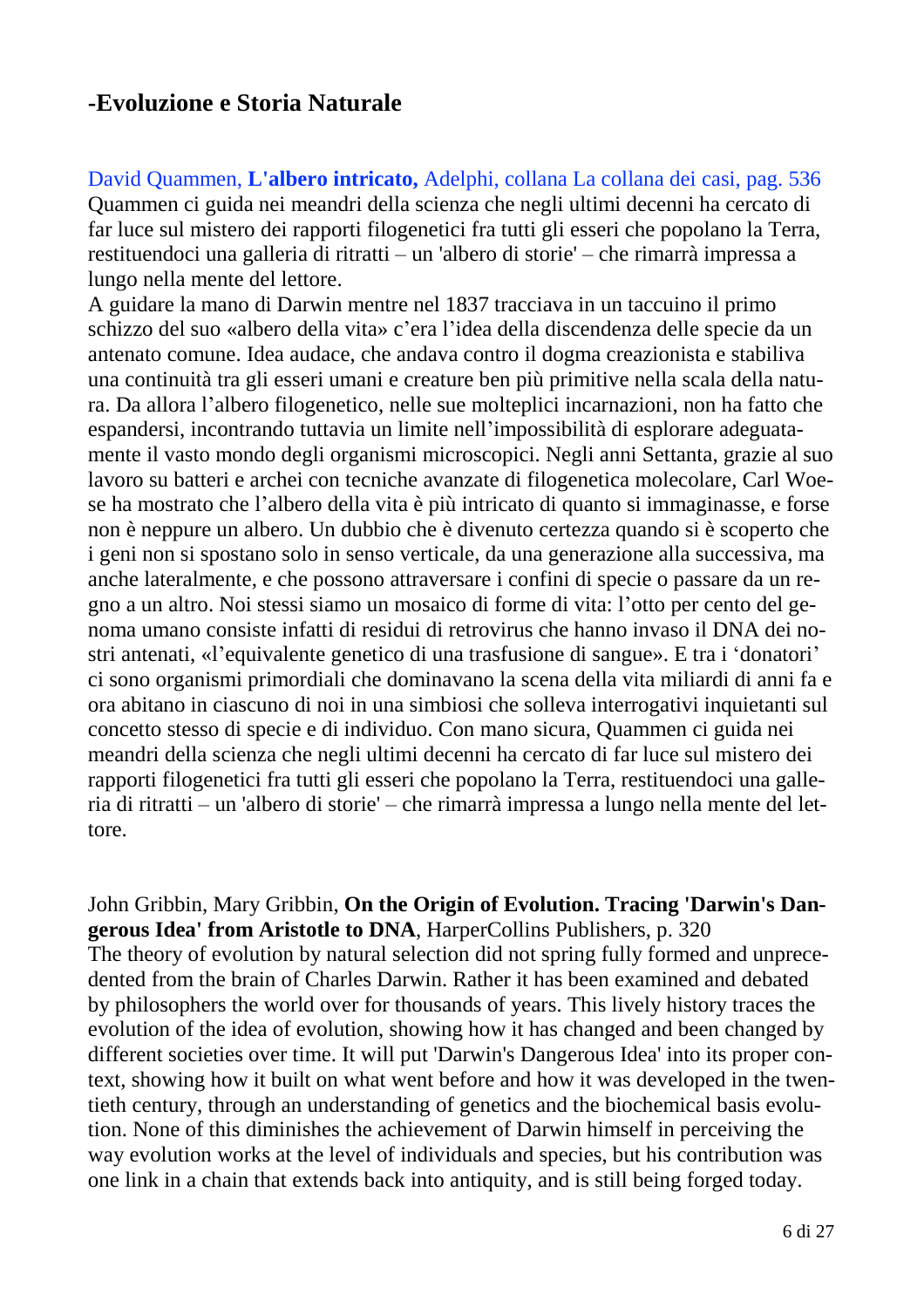# David Sepkoski, **Catastrophic Thinking. Extinction and the Value of Diversity from Darwin to the Anthropocene**, The University of Chicago Press, collana Science.Culture, p. 360

We live in an age in which we are repeatedly reminded--by scientists, by the media, by popular culture--of the looming threat of mass extinction. We're told that human activity is currently producing a sixth mass extinction, perhaps of even greater magnitude than the five previous geological catastrophes that drastically altered life in the past. Indeed, there is a very real concern that the human species may itself be poised to go the way of the dinosaurs, victims of the most recent mass extinction some 65 million years ago. How we interpret the causes, consequences, and moral imperatives of extinction is deeply embedded in the cultural values of any given historical moment. And as David Sepkoski reveals, the history of scientific ideas about extinction over the past two hundred years--as both a past and current process--are implicated in major changes in the way Western society has approached biological and cultural diversity. It seems self-evident to most of us that diverse ecosystems and societies are intrinsically valuable, but the current fascination with diversity is a relatively recent phenomenon. In fact, the way we value diversity depends crucially on our sense that it is precarious--that it is something actively threatened, and that its loss could have profound consequences. In Catastrophic Thinking, Sepkoski uncovers how and why we learned to value diversity as a precious resource at the same time as we learned to think catastrophically about extinction.

## Francesco Guglieri, **Leggere la terra e il cielo. Letteratura scientifica per non scienziati**, Laterza, collana I Robinson. Letture, p. 172

Di cosa parla questo libro? Parla di scoperte e del piacere di inoltrarsi in mondi che non conosciamo. Parla della curiosità e di come prendersene cura. Parla di meraviglia ma anche di vecchie paure e nuove preoccupazioni.

Leggere la terra e il cielo è un viaggio nell'universo, dal Big Bang alla 'sesta estinzione di massa 'che stiamo vivendo, attraverso i libri di scienza che l'hanno raccontato. Una biblioteca scientifica minima – da Stephen Hawking a Stephen Jay Gould, da Yuval Noah Harari a Oliver Sacks – letta con lo sguardo non dello scienziato, ma dell'umanista. In ultima analisi con lo sguardo del lettore. Leggere la terra e il cielo è un viaggio tra le meraviglie dell'universo fatto usando i classici della letteratura scientifica come bussola. Là fuori (o dentro di noi: il cervello umano è la struttura più complessa dell'universo) ci sono realtà tanto vaste, complicate, sfuggenti che un osservatore non specialista può solo sentirsi disorientato. Dimensioni subatomiche in cui la realtà bolle come una pentola d'acqua; oggetti cosmici così densi da modificare lo scorrere del tempo; stati della materia esistiti solo frazioni di secondo dopo il Big Bang ricreati nella periferia svizzera; creature preistoriche che sembrano uscite da un incubo di Stephen King; piante che comunicano tra loro; la nascita dell'uomo e la sua estinzione; la fine stessa del cosmo… Lo smarrimento e l'incantamento che ci avvincono al cospetto di fenomeni di questo tipo ce li hanno raccontati gli scienziati e gli scrittori di scienza con i loro libri, da Stephen Hawking a Douglas R. Hofstadter, da Carlo Rovelli a Stephen Jay Gould, Oliver Sacks e tanti altri. Mettendo questi libri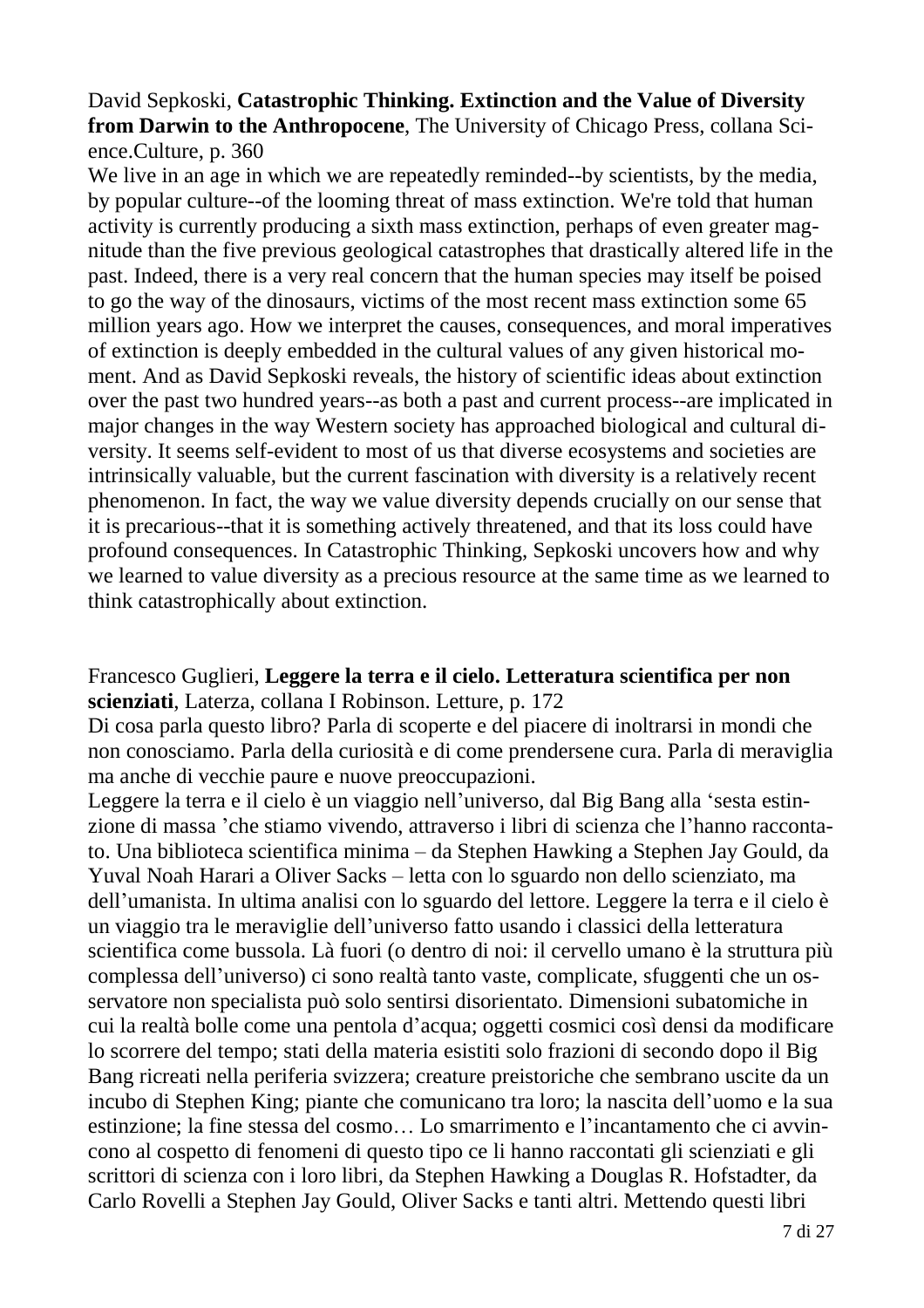uno accanto all'altro si scopre che non solo disegnano una 'storia portatile 'di tutto ciò che esiste, ma che regalano anche una straordinaria dose di bellezza, un'intensità emotiva e d'immaginazione che solitamente pensiamo esclusiva del romanzo. E che possono rivelarsi un sorprendente antidoto alla malinconia di questi tempi inquieti, un modo per fare i conti con la complessità delle nostre vite, un invito al viaggio. Un'ode alla curiosità infinita degli esseri umani.

Marcia Bjornerud, **Il tempo della terra. Come pensare da geologo può aiutare a salvare il mondo**, Hoepli, collana Universale Scientifica, p. 186 Pochi di noi riescono a farsi un'idea dei lunghissimi periodi di tempo che hanno segnato la lunga storia del nostro pianeta e questa visione così ristretta è alla base di molti problemi ambientali. Un intervallo di nove giorni, che è il tempo che una goccia d'acqua trascorre di solito nell'atmosfera terrestre, è un concetto che possiamo facilmente capire. Ma periodi di centinaia di anni - il tempo di sopravvivenza di una molecola di anidride carbonica nell'atmosfera - si avvicinano ai limiti della nostra comprensione. Le nostre vite di tutti i giorni sono modellate da processi troppo frenetici, al punto che le nostre attuali abitudini avranno, per contro, conseguenze che sopravviveranno per molte generazioni dopo di noi. Il tempo della Terra rivela come conoscere i ritmi del profondo passato del pianeta e la stessa comprensione del tempo tipica dei geologi ci possano aiutare ad avere una visione globale, indispensabile per sperare in un futuro più sostenibile. Marcia Bjornerud svela come i geologi abbiano mappato il passato del pianeta, determinando la velocità dei processi che modellano le terre emerse, come la costruzione o l'erosione delle montagne, per confrontarli con i ritmi meno stabili degli oceani e dell'atmosfera. Questi ritmi sovrapposti nei cambiamenti del sistema Terra - alcuni veloci, altri lenti - richiedono una visione del mondo che Bjornerud chiama timefulness (pienezza del tempo). Questo libro presenta un nuovo modo di pensare al nostro posto nel tempo, permettendoci di prendere decisioni su scala multigenerazionale. La durata della vita della Terra può sembrare insondabile se comparata alla brevità dell'esistenza umana, ma questa visione del tempo nega le nostre radici profonde nella storia della Terra - e la portata delle nostre azioni sul pianeta.

## Eleonora Severini, **Etica ed evoluzionismo**, Carocci, pag. 144

Quali sono le implicazioni dell'evoluzionismo per l'etica? Il volume affronta tale questione, ricostruendo e facendo il punto su un dibattito, quello della riflessione filosofica sull'etica evoluzionistica, tuttora incorso. In particolare, si prendono in considerazione le varie declinazioni che l'evoluzionismo ha attraversato, ossia a partire dalla formulazione originaria di Darwin a quella della Sintesi moderna, fino ai suoi sviluppi più recenti. Ciò che si intende mostrare è che, sebbene rendere conto dell'etica in termini evolutivi sia spesso risultata un'operazione controversa, indagare la natura dell'etica a partire dalle sue basi biologiche, comprendere la sua origine e la sua evoluzione è un passo fondamentale per elaborare nuove e più proficue prospettive etiche e filosofiche.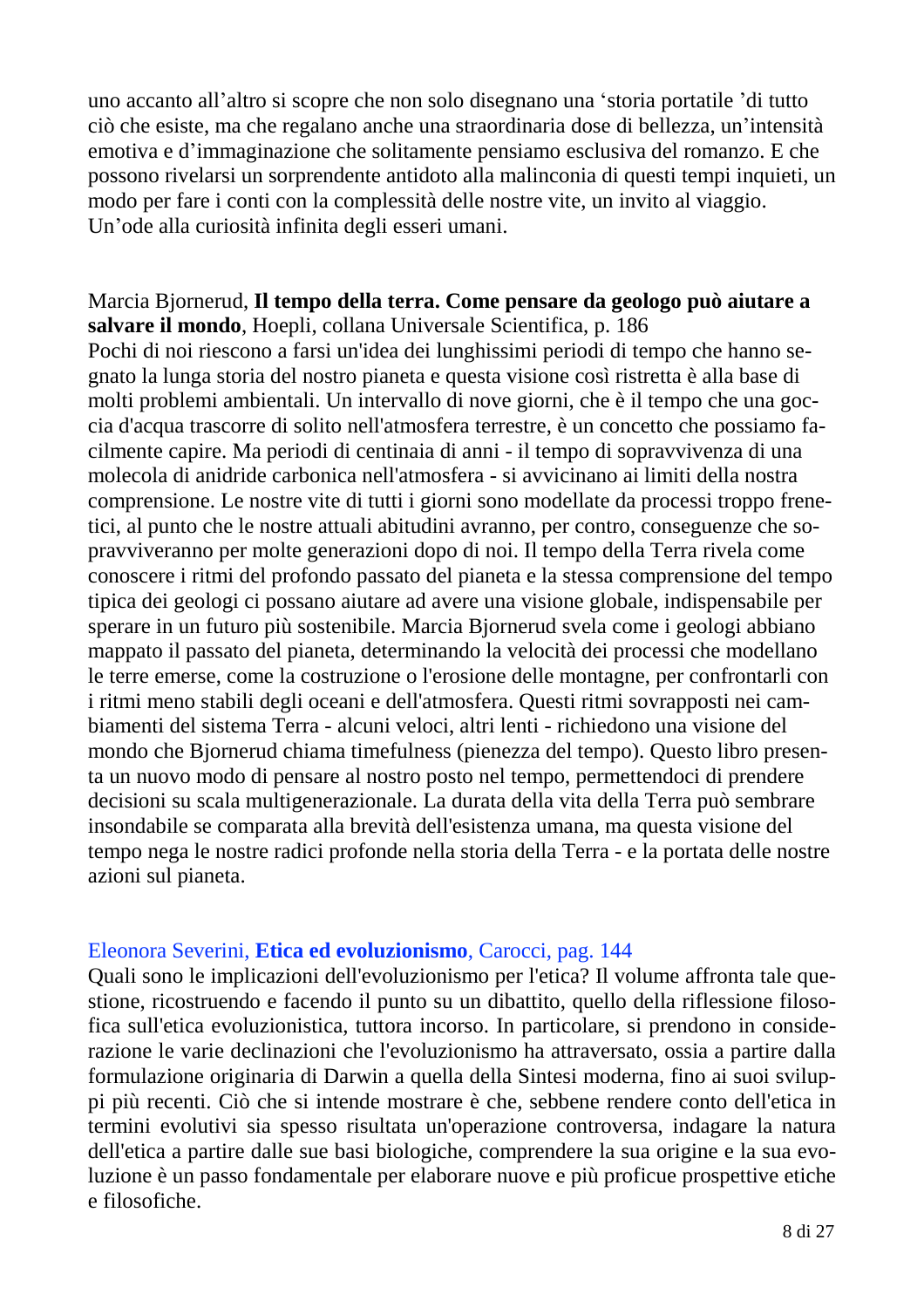# Richard Prum, **L'evoluzione della bellezza. La teoria dimenticata di Darwin**, Adelphi, collana Animalia, pag. 588

Secondo la visione comunemente accettata della selezione naturale, perché un carattere si evolva è necessario che sia adattativo, che aumenti cioè la probabilità di sopravvivenza dell'individuo. Con uno scarto audace rispetto all'ortodossia dominante, Richard Prum ipotizza invece in questo libro che alcuni tratti, soprattutto quelli coinvolti nel corteggiamento, siano frutto di scelte arbitrarie: una specie manifesterebbe una preferenza per un certo carattere giudicato bello, e in base a quella preferenza uno dei due sessi (in genere quello femminile) effettuerebbe la scelta del partner. La prole della coppia erediterebbe così non solo il carattere ritenuto attraente, ma anche la preferenza. In effetti nell'Origine dell'uomo Darwin aveva delineato una visione puramente estetica della selezione sessuale: ma i tempi non erano maturi, e per i suoi colleghi dell'epoca vittoriana l'idea che le preferenze femminili - l'«immorale capriccio femminile», come veniva allora chiamato - potessero rappresentare una pressione selettiva determinante era inconcepibile. Centocinquanta anni dopo, con indiscutibile autorevolezza, Prum conferisce nuova vita alla teoria rivoluzionaria di Darwin, ma si spinge oltre: spaziando tra biologia evolutiva, filosofia e sociologia, riscrive la teoria dell'evoluzione (che si tratti dell'evoluzione delle penne del pavone o di quella dell'orgasmo femminile), riscatta il ruolo della bellezza e del desiderio, e ci offre una nuova, affascinante storia naturale incentrata sull'arbitrio femminile e il senso del bello contrapposti alla legge della lotta e al dominio del più forte.

## Christiane Nüsslein-Volhard, **L**'**incanto degli animali. Bellezza ed evoluzione**, il Saggiatore, p. 116

Siamo affascinati dalle geometrie illusorie sulla coda di un pavone, ci perdiamo scrutando le ali variopinte delle farfalle, la forma bizzarra dei pesci abissali ci suscita stupore. Ma che significato hanno, in realtà, le meravigliose creazioni del regno naturale, gli ornamenti sul corpo degli animali, i suoni che emettono e la varietà di colori e forme che li rendono peculiari? Come si originano, a chi e a che cosa servono? Christiane Nüsslein-Volhard ci introduce ai misteri dell'evoluzione spiegandoci passo dopo passo le tappe della vita. Un viaggio esotico che ci porta sul fondo dei mari, a contatto con i colori sgargianti del pesce zebra, o nelle foreste, seguendo gli imponenti palchi di corna dei cervi. Scopriamo così che il piumaggio degli uccelli serve durante il corteggiamento, che il mimetismo dei camaleonti aiuta nella caccia, che i motivi sul manto dei mammiferi segnalano la posizione sociale all'interno del branco. E infine troviamo che i processi con cui si formano peli, scaglie, squame e penne degli animali sono simili ai metodi utilizzati nell'arte umana: un'unione di biologia ed estetica che grazie all'osservazione delle altre specie racconta molto della nostra. L'incanto degli animali interroga il libro della natura e mette in discussione le certezze del nostro sguardo, facendoci riflettere su ciò che consideriamo gradevole o ripugnante, affascinante o respingente, e schiudendoci i segreti delle bizzarrie animali che abbiamo sempre visto nei documentari o durante le nostre passeggiate nei boschi. Becchi, carapaci, code, nervature di mille colori: la natura ci parla; sta a noi cogliere l'intimo significato di quanto ci dice.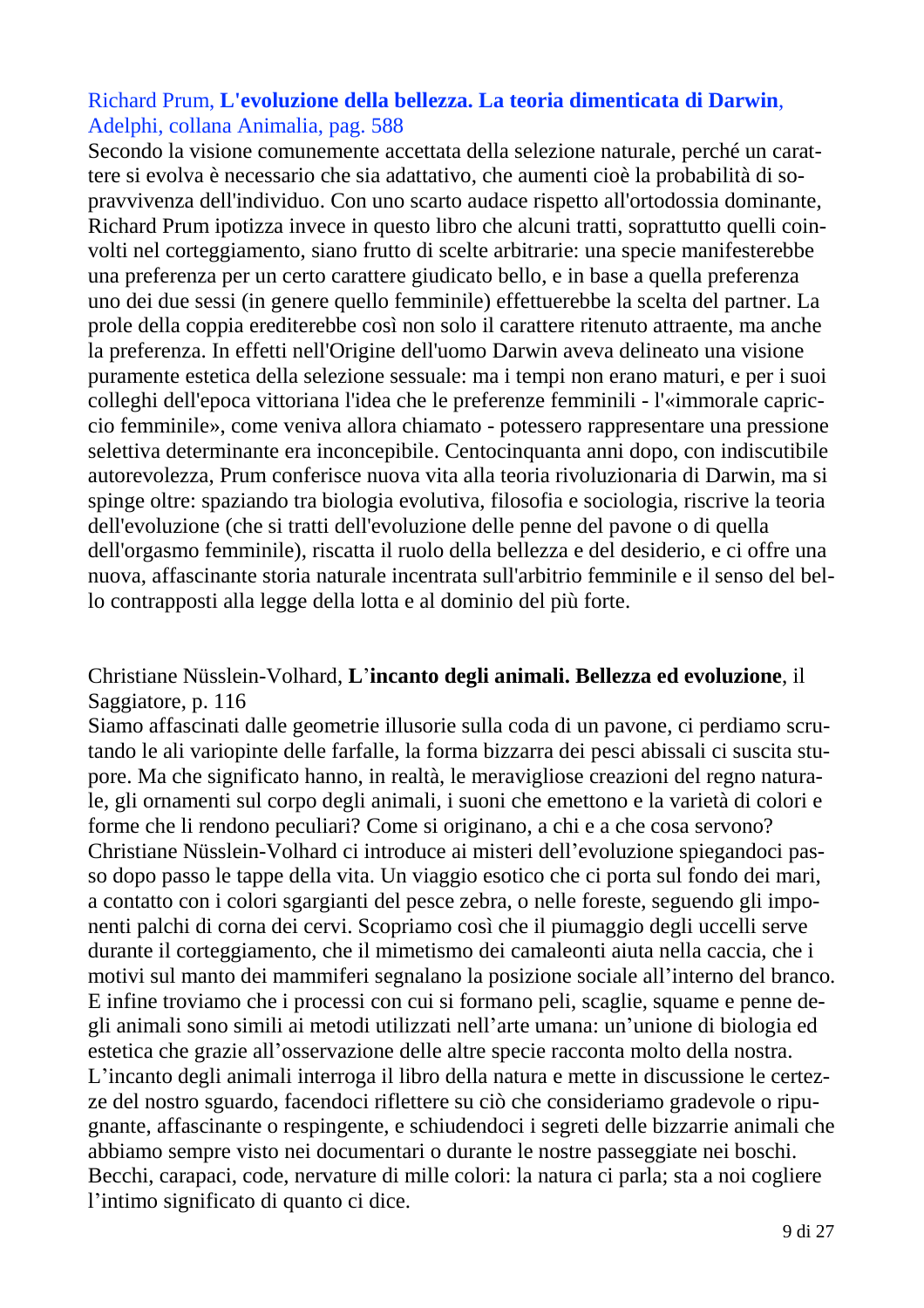# Andrea Cau, **La rivoluzione piumata. Dai Tirannosuroidi agli uccelli moderni**, vol. II

Perché i dinosauri dominarono in tutti i continenti, praticamente senza rivali, per oltre cento milioni di anni? Perché i dinosauri, e non altre specie, furono i più giganteschi animali che abbiano camminato sul nostro pianeta? Perché gli uccelli sono oggi considerati "gli ultimi dinosauri"? I dinosauri sono gli animali estinti più famosi. Essi sono i protagonisti di romanzi, film di successo e l'ispirazione per innumerevoli prodotti commerciali. Eppure, per quanto i dinosauri siano famosi, il loro effettivo significato scientifico è spesso frainteso dal pubblico. Questo è il secondo volume di una serie dedicata a capire i dinosauri: capire come e perché si siano originati, perché il loro successo sia durato 160 milioni di anni, come e perché raggiunsero dimensioni enormi, e perché essi non siano del tutto estinti, ma popolino ancora oggi la Terra con migliaia di specie. Il secondo volume si concentra sui principali gruppi di dinosauri piumati, discute la controversa presenza delle piume in animali iconici come Tyrannosaurus, e le ipotesi sulle relazioni sociali in questi predatori. Il volume ripercorre i 100 milioni di anni che precedono la comparsa degli uccelli di tipo moderno, e arriva fino alla grande estinzione di massa che chiude "l'Età dei Rettili" cercando di chiarire come e perché solamente un gruppo di dinosauri superò la catastrofe globale di 66 milioni di anni fa, arrivando fino ad oggi. Andrea Cau (1978) ha conseguito la laurea magistrale in scienze naturali ed il dottorato di ricerca in scienze della Terra. Vincitore del Premio Bonivento per l'innovazione scientifica e tecnologica, dal 2005 svolge ricerche in paleontologia, in particolare sull'evoluzione dei dinosauri e sull'origine degli uccelli. Autore di più di cinquanta pubblicazioni su riviste scientifiche internazionali, tra cui Nature e Science, dal 2008 è gestore del blog scientifico "Theropoda". Tra le sue ricerche, il "dinosauro cigno" Halszkaraptor, i più antichi uccelli giurassici, il grande dinosauro italiano Saltriovenator, ed il coccodrillo marino gigante Machimosaurus rex.

# Meave Leakey, Samira Leakey, **The Sediments of Time, My Lifelong Search for the Past**, Houghton Mifflin, pag. 320

In The Sediments of Time, preeminent paleoanthropologist Meave Leakey brings us along on her remarkable journey to reveal the diversity of our early pre-human ancestors and how past climate change drove their evolution. She offers a fresh account of our past, as recent breakthroughs have allowed new analysis of her team&;s fossil findings and vastly expanded our understanding of our ancestors.

Meave's own personal story is replete with drama, from thrilling discoveries on the shores of Lake Turkana to run-ins with armed herders and every manner of wildlife, to raising her children and supporting her renowned paleoanthropologist husband Richard Leakey&;s ambitions amidst social and political strife in Kenya. When Richard needs a kidney, Meave provides him with hers, and when he asks her to assume the reins of their field expeditions after he loses both legs in a plane crash, the result of likely sabotage, Meave steps in The Sediments of Time is the summation of a lifetime of Meave Leakey&;s efforts; it is a compelling picture of our human origins and climate change, as well as a high-stakes story of ambition, struggle, and hope.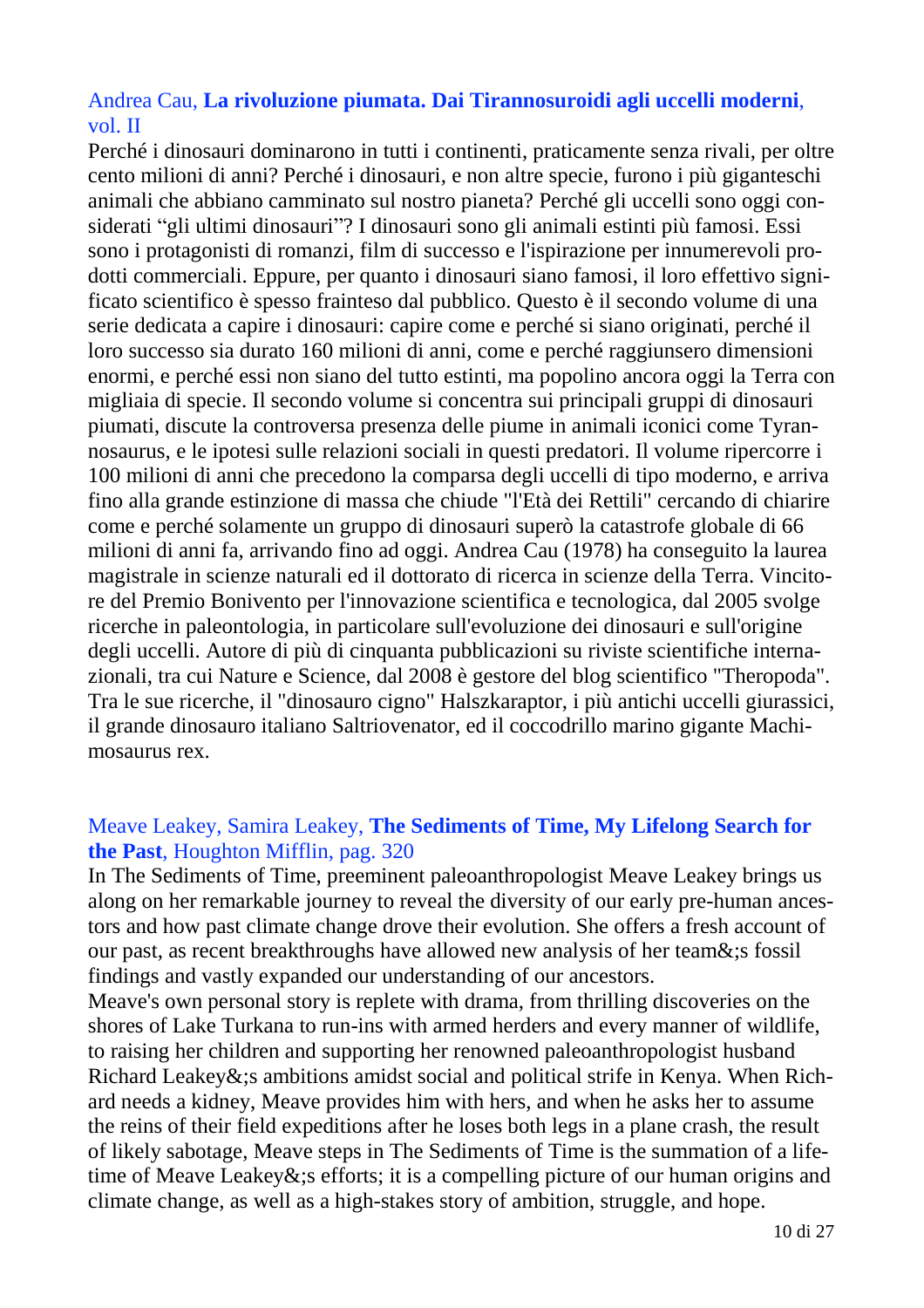# Karl Frank, **The Theory of Evolution in the Light of Facts**, Taylor & Francis, pag. 253

Published in 1913: The object of the present work is to throw some light on the theory of Descent. Among many of the students of nature of the present day we perceive that greater and greater contradictions arise between the actual results of their technical work and that which they put forward as 'postulates' of the theory of Evolution.

## Donald Hoffman, **L'illusione della realtà. Come l'evoluzione ci inganna sul mondo che vediamo**, Bollati Boringhieri, pag. 346

Che cosa succederebbe se "Matrix" non fosse solamente un film, ma lo strumento migliore che la filosofia ha a disposizione per descrivere la realtà? È quello che ci racconta Donald Hoffman, utilizzando la filosofia, le teorie della percezione, il marketing, la teoria dei giochi e la selezione naturale. Mettendo insieme i contributi di queste discipline, il risultato - allo stesso tempo straordinariamente semplice e sorprendente - è proprio quello svelato dalla famosa pillola rossa del film: "ciò che percepiamo non è la realtà", ma - e qui interviene la selezione naturale di Darwin - ciò di cui abbiamo bisogno per sopravvivere. Da quando Homo sapiens ha messo piede sulla terra, la selezione naturale ha favorito una percezione che ha avuto l'obiettivo di guidarci verso azioni utili, modellando i nostri sensi non per conoscere le cose come sono ma per poterci tenere in vita e riprodurci. I geni sono stati - e continuano a essere - dei timonieri scaltri ed egoisti. Vediamo una macchina passare a tutta velocità, e non attraversiamo la strada. Notiamo che sul pane sta crescendo la muffa e decidiamo di buttarlo via invece di mangiarlo. Ma nella realtà oggettiva non esistono né la macchina né la strada né la muffa né il pane. Non esistono nemmeno lo spazio e il tempo. Proprio come le icone sul desktop dei nostri computer sono dei simboli utili e non delle rappresentazioni veritiere di ciò che esiste davvero dentro alla macchina, anche gli oggetti che vediamo ogni giorno sono come delle semplici «icone», che ci consentono di muoverci nel mondo con sicurezza e facilità, ma non ci dicono nulla su cosa ci sia davvero là fuori. Oggi i nostri occhi ci salveranno la vita. Ma lo faranno mostrandoci la verità o nascondendocela? In "L'illusione della realtà" Donald Hoffman ci costringe a ripensare tutte le nostre certezze; a comprendere che i vantaggi adattativi sono molto più importanti per la nostra specie della verità; e soprattutto a riconoscere che ciò che chiamiamo realtà è soltanto la più sofisticata ed evoluta delle illusioni.

# Nicola Anaclerio, Maria Elena Rodio, **Piante e insetti. Alleanze, ostilità, inganni orchestrati dall'evoluzione**, Orme Editori, pag. 159

Qual è il rapporto che lega piante e insetti? Come fanno le piante carnivore ad attrarre le loro prede? È vero che alcune specie vegetali sono in grado di agire sul sistema nervoso delle formiche schiavizzandole? Cosa sono gli insetti alieni? Sono solo alcuni degli interrogativi a cui cerca di rispondere questo libro, che in maniera semplice e accattivante analizza in tutte le sue sfaccettature il rapporto tra piante e insetti, iniziato più di 400 milioni di anni fa. A volte è una relazione di amore, come quella tra le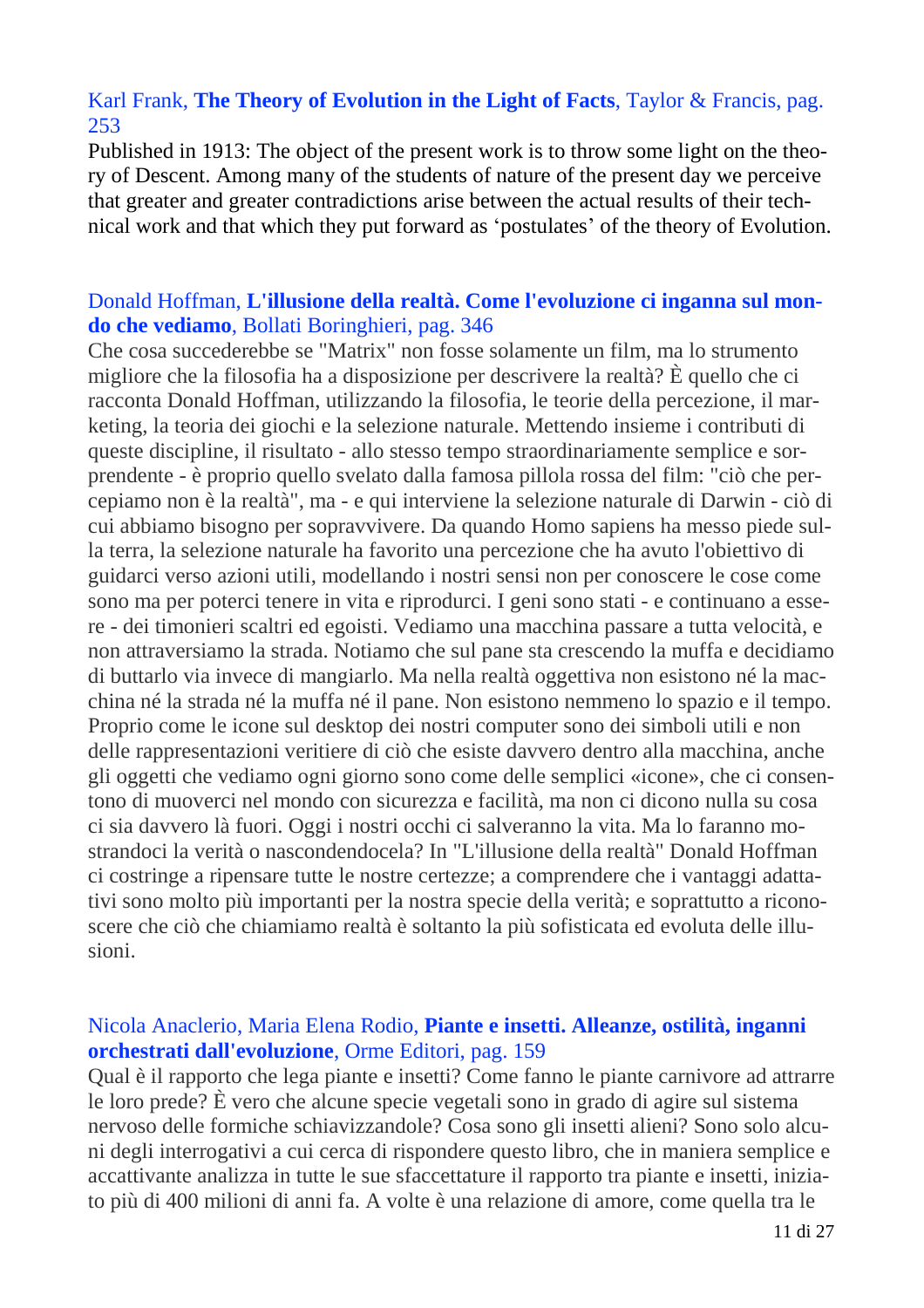api e i fiori, in altri casi è una lotta tra l'insetto che vuole mangiare la pianta e questa che cerca di "sfuggirgli", dimostrando un'intelligenza inaspettata. Ma i ruoli possono anche ribaltarsi, come nel caso delle piante carnivore. Dopo aver scoperto cosa sono i cosiddetti insetti "untori" ed esserci immersi nelle magie del mimetismo (sia degli insetti che delle piante), saremo infine condotti a comprendere il ruolo che in questo gioco ricopre l'uomo, capace di rompere e stravolgere equilibri antichissimi ma anche di mettere a frutto le sue conoscenze di botanica ed entomologia per trovare ispirazione in ambiti diversi come la medicina, la chimica e la robotica. Il tutto senza mai dimenticare la lezione di Charles Darwin.

## Nina Jablonski, **Colore vivo. Il significato biologico e sociale del colore della pelle**, Bollati Boringhieri, pag. 320

Ma la pelle è anche il nostro confine col mondo, la prima cosa che si vede di noi. Per questo, nel corso della storia ha assunto un ruolo sociale e culturale fondamentale, che tuttavia ha avuto percorsi tortuosi e affascinanti e non è stato certo né lineare né uniforme nelle diverse epoche e nei diversi paesi. Colore vivo indaga in profondità questa storia, così affascinante eppure gravida di conseguenze, e lo fa a partire dalla preistoria fino ai giorni nostri, permettendoci di capire in che modo il tratto più visibile del nostro corpo abbia influenzato le interazioni sociali in modi profondi, complessi e talvolta sorprendenti. Impegnandosi in una disamina affascinante e di ampio respiro, Jablonski affronta la biologia e l'evoluzione della pigmentazione – analizzando la relazione che intercorre tra la melanina e la luce solare nel complesso equilibrio biochimico del corpo umano –, per poi dedicarsi alla questione sociale e culturale che da sempre è inscindibilmente legata a questa nostra caratteristica. La convinzione che spinge l'autrice in queste pagine è che una conoscenza accurata delle cause biologiche della pigmentazione, unita a quella dei meccanismi sociali che hanno portato alla creazione degli stereotipi più odiosi, sia la base più solida dalla quale si possa partire per contrastare in maniera informata e convincente ogni tendenza razzista nella nostra società.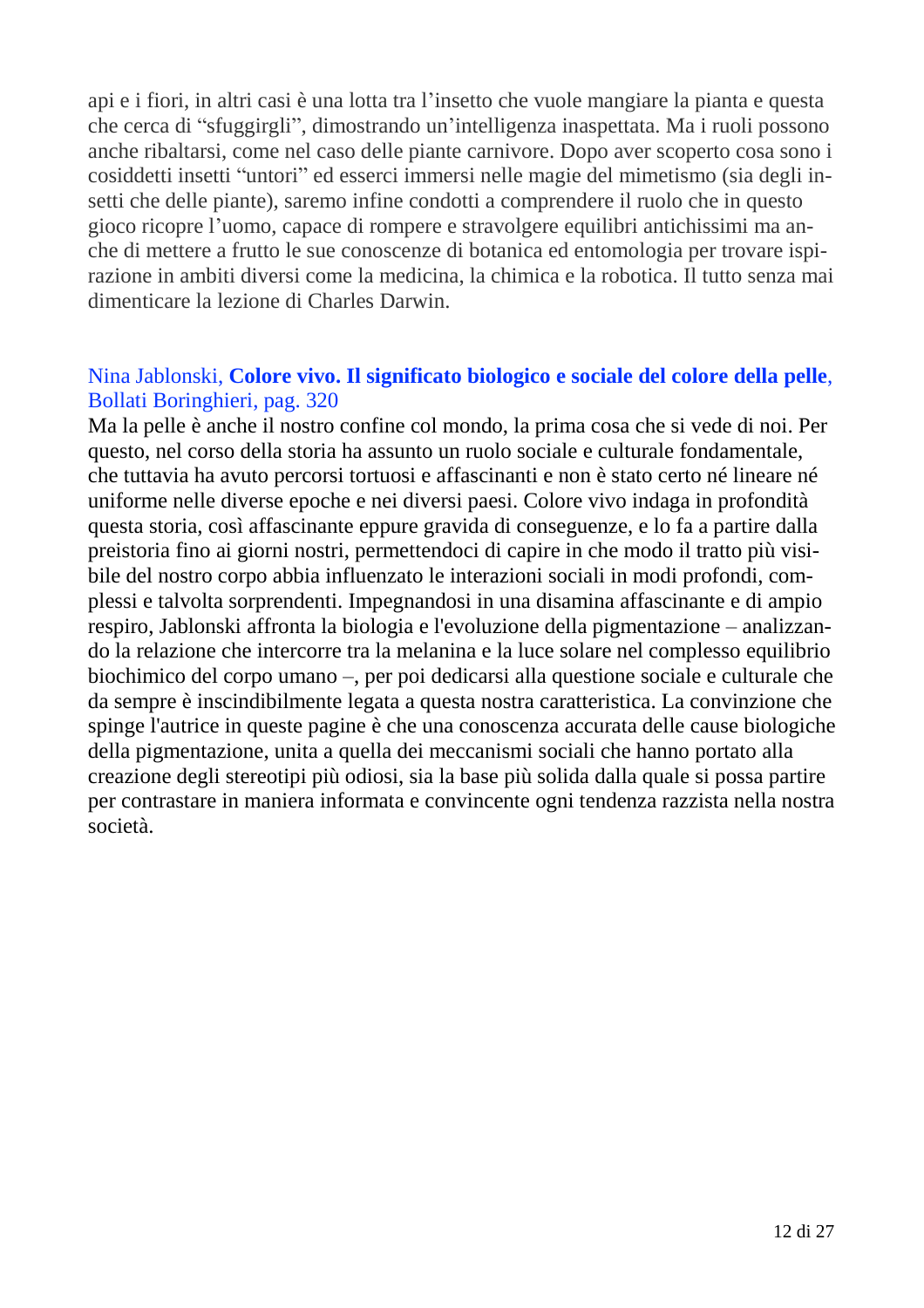# **-Antropologia ed evoluzione umana**

# Mark W. Moffett, **Lo sciame umano. Una storia naturale delle società**, Einaudi, pag. 576

Lo sciame umano, nello stile del celebre Armi, acciaio e malattie di Jared Diamond, studia le origini delle nostre caotiche e fragili civiltà, sottolineando infine cosa sia necessario affinché continuino a esistere.

# Jean-Baptiste de Panafieu, **Una giornata con l'homo sapiens. Capire le origini dell'uomo**, Espress Edizioni, p. 208

Come e quando la nostra specie, l'Homo sapiens, è apparsa? E perché tanti altri uomini sono scomparsi, mentre Sapiens colonizzava l'intero pianeta? La nostra storia risale a diversi milioni di anni fa, ma solo da poco sappiamo che i primi esemplari di Homo sapiens vivevano sulla Terra già 300.000 anni fa. E, allora, non erano i soli umani a popolare il pianeta. Chi erano questi altri uomini? Quali erano i loro rapporti con l'Homo sapiens? E quali tracce abbiamo conservato di quel nostro lontano passato? Mettetevi comodi nella vostra miglior poltrona e lasciate che Jean-Baptiste de Panafieu vi racconti l'incredibile storia delle nostre origini; fatevi guidare, pagina dopo pagina, alla scoperta dei nostri antenati.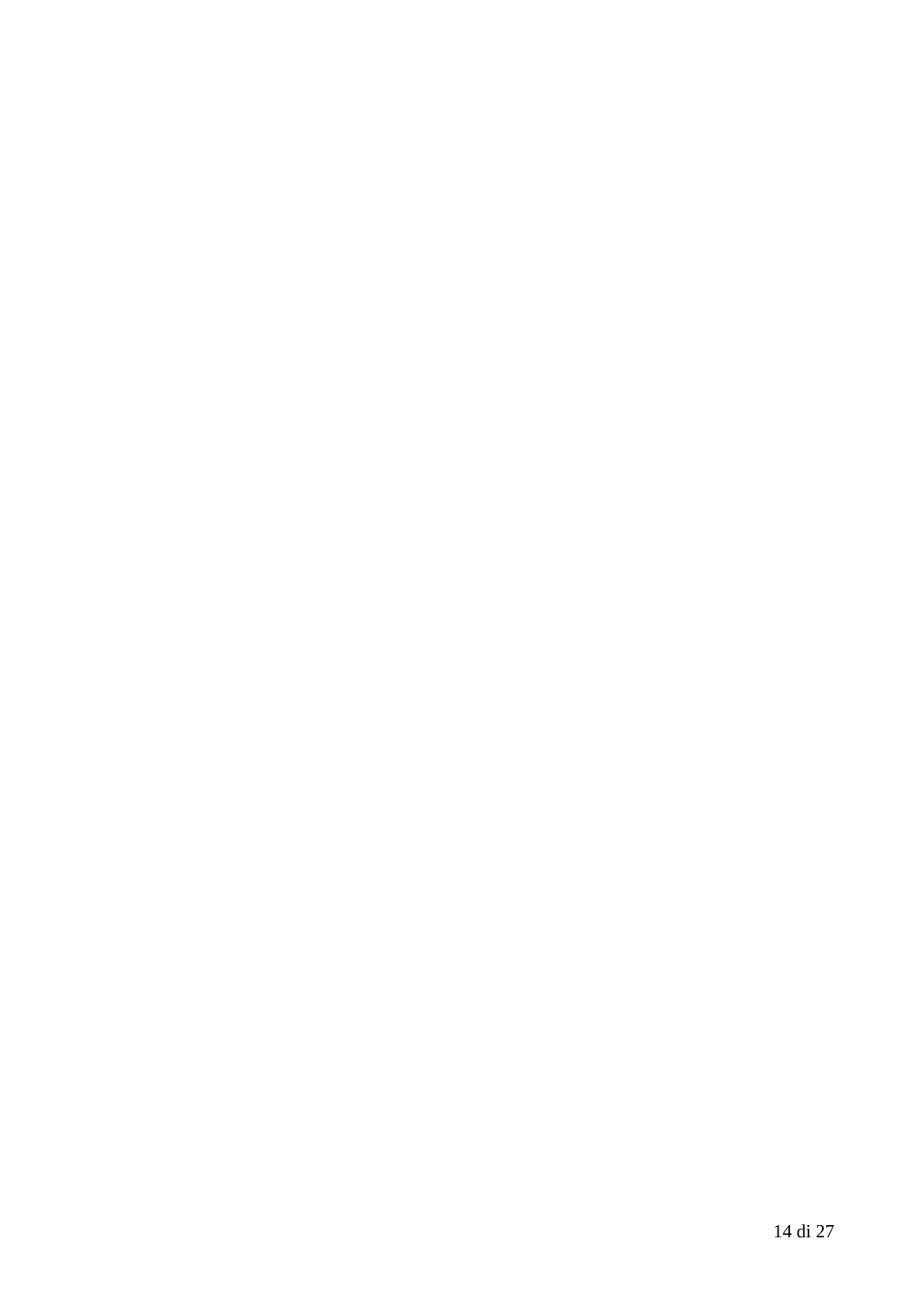# **-Genetica**

# Telmo Pievani, **DNA**, Mondadori, p. 144

In un indistinto oceano primordiale, tre miliardi e mezzo di anni fa, ebbe inizio quella che noi chiamiamo «vita». Un processo inarrestabile, che dai primi organismi unicellulari portò a un'esplosione di piante e animali e infine alla comparsa di Homo sapiens, la specie umana cui apparteniamo. Da allora, sulla Terra si sono susseguite poco più di ottomila generazioni di esseri umani, cento miliardi di individui diversi, di storie diverse pronte a perdersi nella grande avventura dell'evoluzione. Eppure, in questo flusso, qualcosa resta.

Qualcosa di invisibile, ma duraturo. Una filigrana biologica che resiste a stravolgimenti e catastrofi, senza spezzarsi mai. Una sostanza virtualmente eterna che, come un filo di Arianna, si snoda ininterrotta, si disperde in mille rivoli nell'albero della vita e ci unisce tutti. Il DNA. Un programma di replicazione con cui le cellule fanno copie di se stesse, si dividono, si differenziano, permettono a un organismo di nascere, di crescere, di riparare i danni e di guarire. Un direttore d'orchestra che sorveglia e coordina miriadi di processi e scambi. Una biblioteca con migliaia di volumi che raccontano la nostra storia più remota, come pure quella del nostro ambiente, ma che ci forniscono anche tutte le informazioni di cui abbiamo bisogno quando dobbiamo affrontare una malattia come il cancro.

Attraverso le tappe fondamentali dell'evoluzione della nostra specie, questo libro ripercorre la storia di un'invenzione straordinaria, ne descrive le caratteristiche, le leggi che la governano, il funzionamento, i passi compiuti dalla scienza per svelarne i segreti e i nuovi campi di applicazione, anche nella lotta al cancro. Ma soprattutto ci ricorda l'importanza della ricerca scientifica, della ricerca pura e disinteressata, guidata dalla curiosità e dall'amore incondizionato per la conoscenza. L'unico antidoto contro il dogmatismo e l'integralismo delle ideologie e dei preconcetti.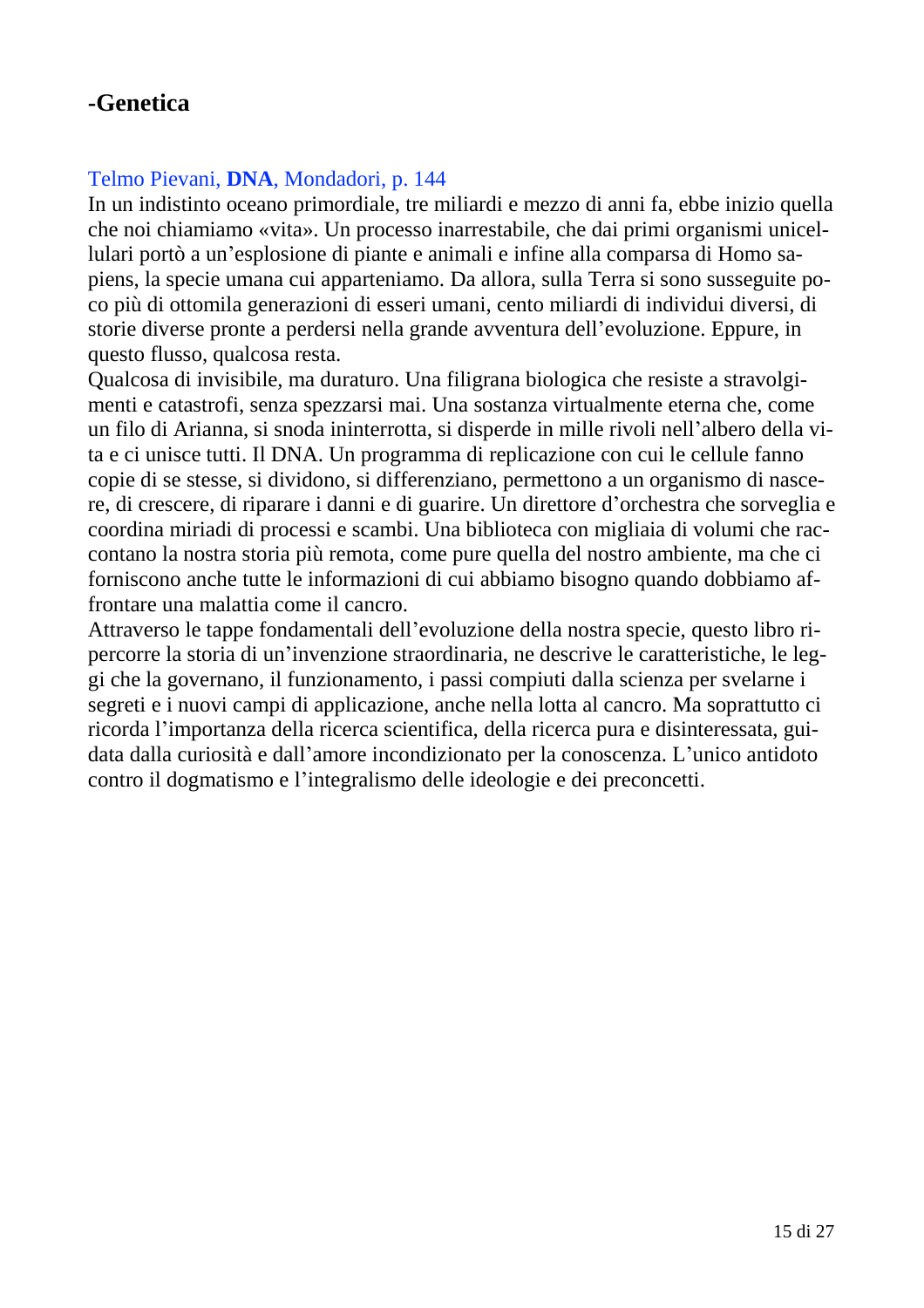# **-Evoluzione e Scienza per i più piccoli**

# Jordi Bayarri, **Charles Darwin and the Theory of Evolution**, Lerner Publishing Group, collana, Graphic Science Biographies, p. 40

Charles Darwin's scientific work transformed the way people think about life on Earth. From his childhood in England to his pivotal ocean voyages, he took every opportunity to study the natural world. And he helped shape a new understanding of how life forms change over time. This graphic biography highlights Darwin's youthful push to become a naturalistagainst the wishes of his stern father. It also shares a look at his field research, collaborations, and scientific breakthroughs.

#### Christiane Dorion, **Darwin's Rival. Alfred Russel Wallace and the Search for Evolution**, Walker Books Ltd, collana Walker Studio, p. 64

Follow Victorian naturalist and explorer Alfred Russel Wallace on his intrepid journeys across the globe and find out how he developed his own theory of evolution in this beautiful illustrated gift hardback. In 1858, Alfred Russel Wallace's travels in the Amazon Basin and Malay Archipelago led him to discover natural selection independently of Charles Darwin. Darwin's Rival traces Wallace's life from his childhood in the Welsh countryside to his rise to prominence among the scientific community, via dense tropical jungles and perilous journeys - and shines a light on one of the most important contributors to the theory of evolution. With evocative illustrations by Harry Tennant, this stunning gift book will appeal to children and adults alike, and is the perfect introduction to the man so often eclipsed by his contemporary and friend Charles Darwin.

# Tom Sullivan, **I Used to Be a Fish. The Story of Evolution**, Hachette Children's Group, pag. 48

## **Where do we come from?**

Well, millions and millions of years ago, we were all fish (sort of). Travel back in time for a whistle-stop tour through our *long* journey from fish, to monkeys, to cavemen, to... YOU!

## **Discover the incredible journey of human evolution with this accessible, funfilled picture book introduction.**

Bold, witty and playful, with striking John Klassen style illustrations, this delightfully funny tale is perfect for curious young readers.

# Leo Ortolani, **Dinosauri che ce l'hanno fatta**, Laterza, collana i Robinson, pag. 144

Il regno dei dinosauri. L'epoca più selvaggia e feroce che il nostro pianeta abbia mai conosciuto, prima dell'arrivo degli adolescenti.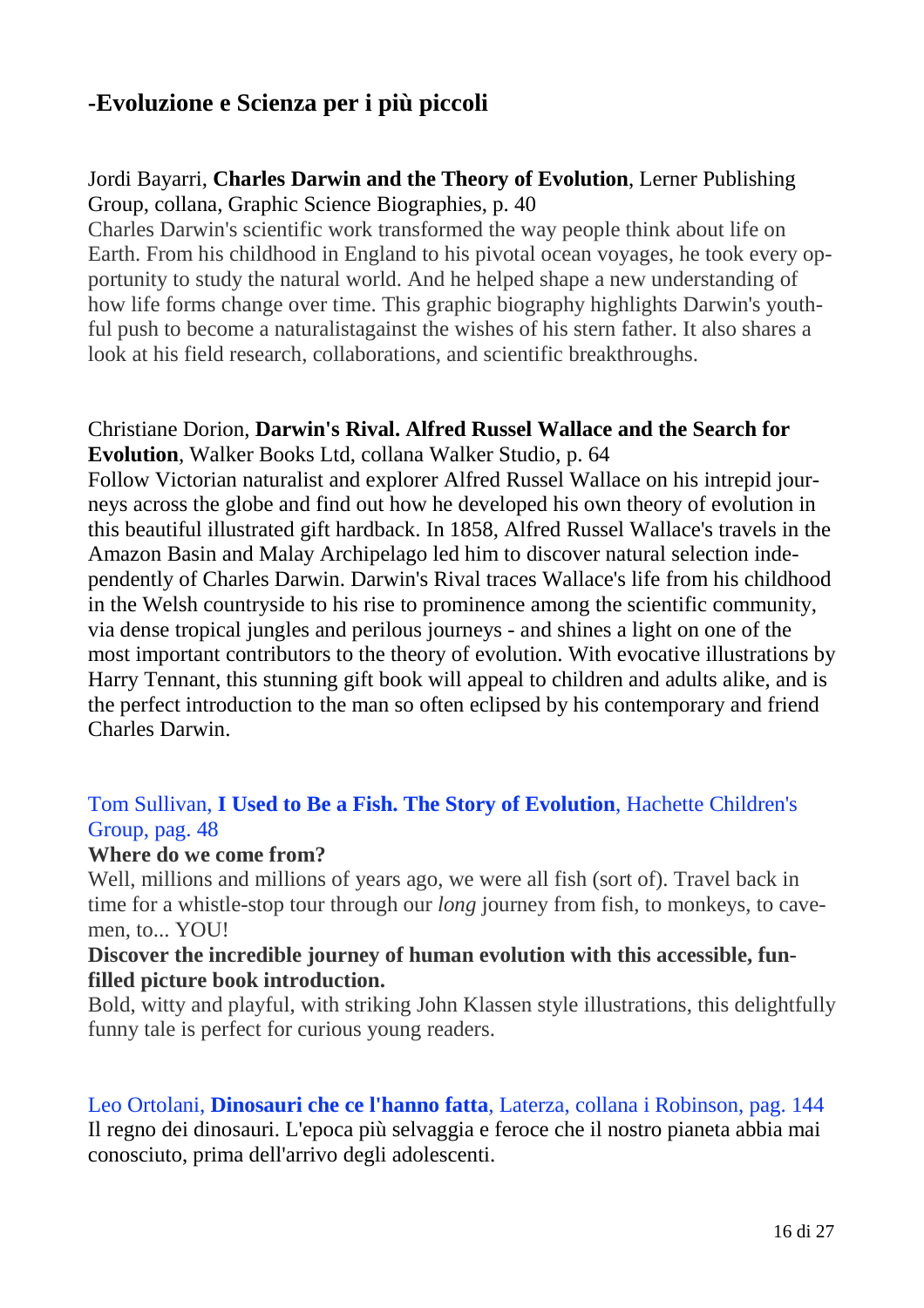# **-Fumetti**

# Ettore Mazza, **Il Sentiero delle Ossa,** Edizioni BD, pag. 176

Frutto di accurata ricerca e del talento di saperne usare i risultati per creare una storia avvincente e coinvolgente, questa graphic novel del giovane talento Ettore Mazza vi porterà indietro nel tempo, quando l'umanità era ancora giovane ma tutti i vizi e i problemi che conosciamo ancora oggi erano già più che presenti.

Due ragazzi si mettono in viaggio alla ricerca di una "terra promessa" lontana da violenza e soprusi, ma si scontreranno con un mondo spietato che sembra fare di tutto per ostacolarli...

# Jean-Marc Rochette, **Il lupo**, L'ippocampo, pag. 112

Nel cuore del Massiccio degli Écrins in Francia, un grande lupo bianco e un pastore si confrontano senza tregua, fino ai loro limiti. Jean- Marc Rochette celebra in questo libro l'alta montagna, la sua bellezza, la sua violenza; l'impegno e l'umiltà necessari per sopravvivere. Una storia dalla chiara impronta hemingwayana che racconta l'opposizione atavica tra l'Uomo e la Bestia selvaggia. Virilità, coraggio, superamento di sé, in un mondo di pura violenza dove solo il rapporto di forze fa testo. « O lui o me ». Questa è la visione del mondo che hanno Gaspard, il pastore esasperato dal massacro del suo gregge, e il suo ancestrale antagonista assetato di vendetta. Dopo una battaglia all'ultimo sangue, capiranno però di avere bisogno l'uno dell'altro e di dover trovare un compromesso per vivere insieme in questo ambiente sublime e ostile della Montagna.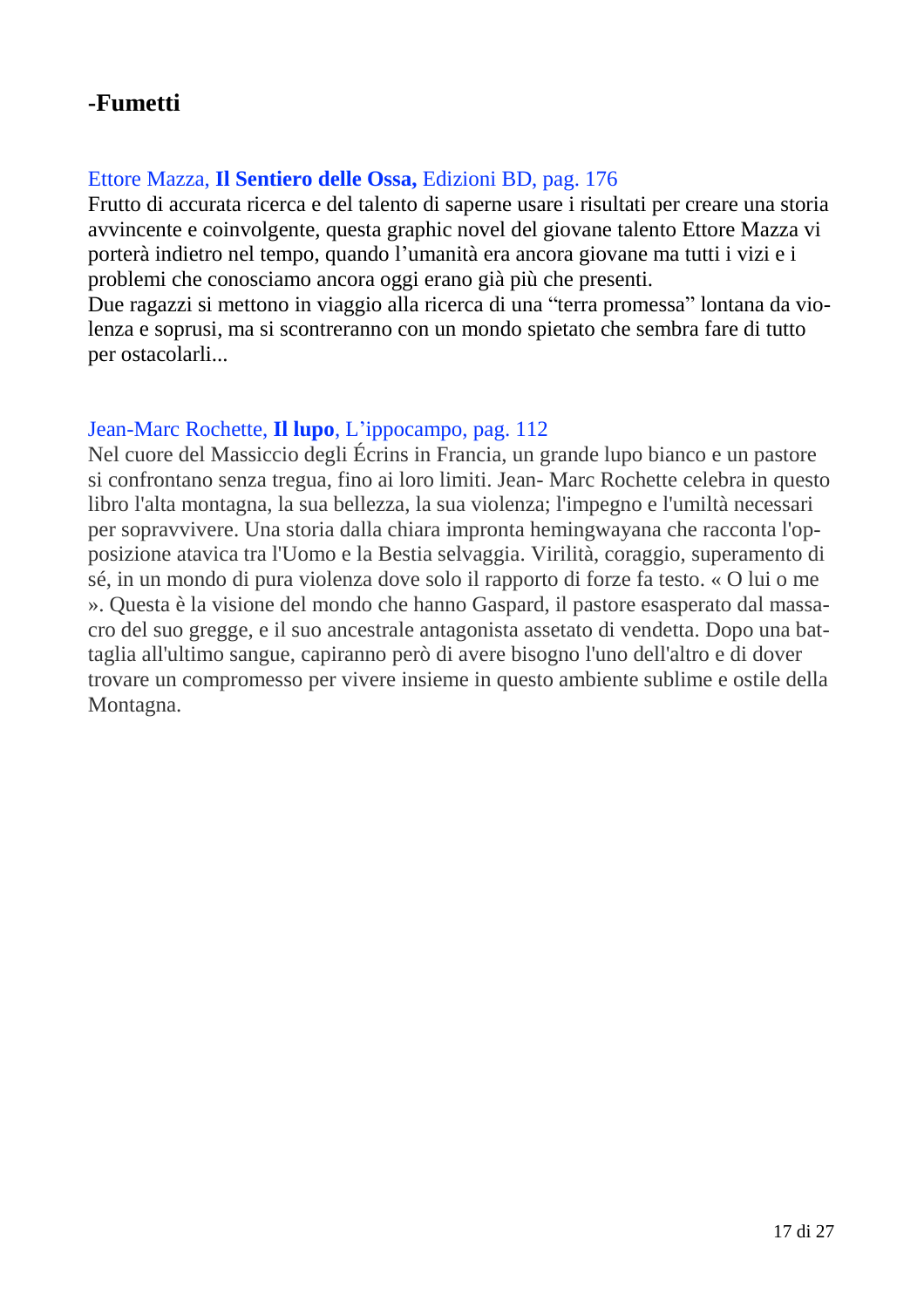# **-Ripescaggi e Ristampe**

# AA.V.V., **Il problema biologico della specie**, Mucchi, collana Unione zoologica italiana, 1988, pag. 346

Tutta la ricerca di Mario Benazzi si è indirizzata verso lo scopo di definire il problema biologico della specie, e di dare un contributo alla conoscenza delle modalità con cui si instaurano ed evolvono i meccanismi, che sono alla base del fenomeno della speciazione, cioè dell'origine di nuove specie. Consapevole del fatto che si tratta di un fenomeno estremamente complesso, egli ha cercato di concentrarsi soprattutto su un aspetto di rilievo generale: l'analisi degli effetti prodotti sulla speciazione da cambiamenti nella morfologia dei cromosomi, e da riordinamenti strutturali, che alternano il numero dei cromosomi e quello delle braccia cromosomiche. A questo indirizzo di studi si sono aggiunti, negli ultimi anni, interessanti sviluppi con l'adozione di metodologie genetico-biochimiche. Il Prof. Benazzi si è così affermato come uno dei massimi esperti di evoluzione cromosomica e genomica, e del ruolo delle ristrutturazioni cromosomiche nella speciazione. Le ricerche cariologiche sono state utilizzate da lui per collocare la specie in un quadro filogenetico più preciso, e per valutare i problemi di sistematica in una più ampia visione evoluzionistica.

## Pëtr A. Kropotkin, **Il mutuo appoggio. Un fattore dell'evoluzione**, Elèuthera, pag. 392

Darwiniano convinto, e lui stesso scienziato a tutto tondo, Kropotkin pubblica nel 1902 un'opera innovativa e dirompente che a partire dalle sue ricerche sul campo, soprattutto in Siberia, dà un'originale interpretazione della teoria dell'evoluzione, coniugando in modo inedito la teoria di Darwin con alcuni aspetti del pensiero di Lamarck. Scritto principalmente per confutare le idee del darwinismo sociale - sostenute all'epoca soprattutto da Huxley - questa opus magnum kropotkiniana dimostra, grazie a una sterminata documentazione e a geniali intuizioni, come la vita non si riduca affatto a una spietata competizione in cui vince il più forte, idea che peraltro stravolge lo stesso pensiero di Darwin. Al contrario, è la cooperazione, l'aiuto reciproco - il mutuo appoggio, appunto - a essere la forza trainante che consente al processo evolutivo di svilupparsi nella biosfera, a cominciare dalla specie umana. Oggi, a oltre un secolo di distanza dalla loro formulazione, l'impatto delle tesi kropotkiniane è ormai riconosciuto non solo in varie scienze umane come l'etnografia, la storia o la sociologia, ma soprattutto in un gran numero di discipline scientifiche come la biologia, la zoologia o l'etologia.

## Elaine Morgan, **L'origine della donna**, Ghibli, pag. 234

"Il misterioso capitolo dell'evoluzione che riguarda il Pliocene, e la spaventosa siccità che lo accompagnò per milioni di anni, passa secondo la Morgan per il mare: fu l'adattamento alla vita acguatica che impose alla donna la sua particolare conformazione sessuale, la posizione eretta, la capacità di articolare il linguaggio e infine la perdita del pelo." (Journal of the Royal Anthropological Institute)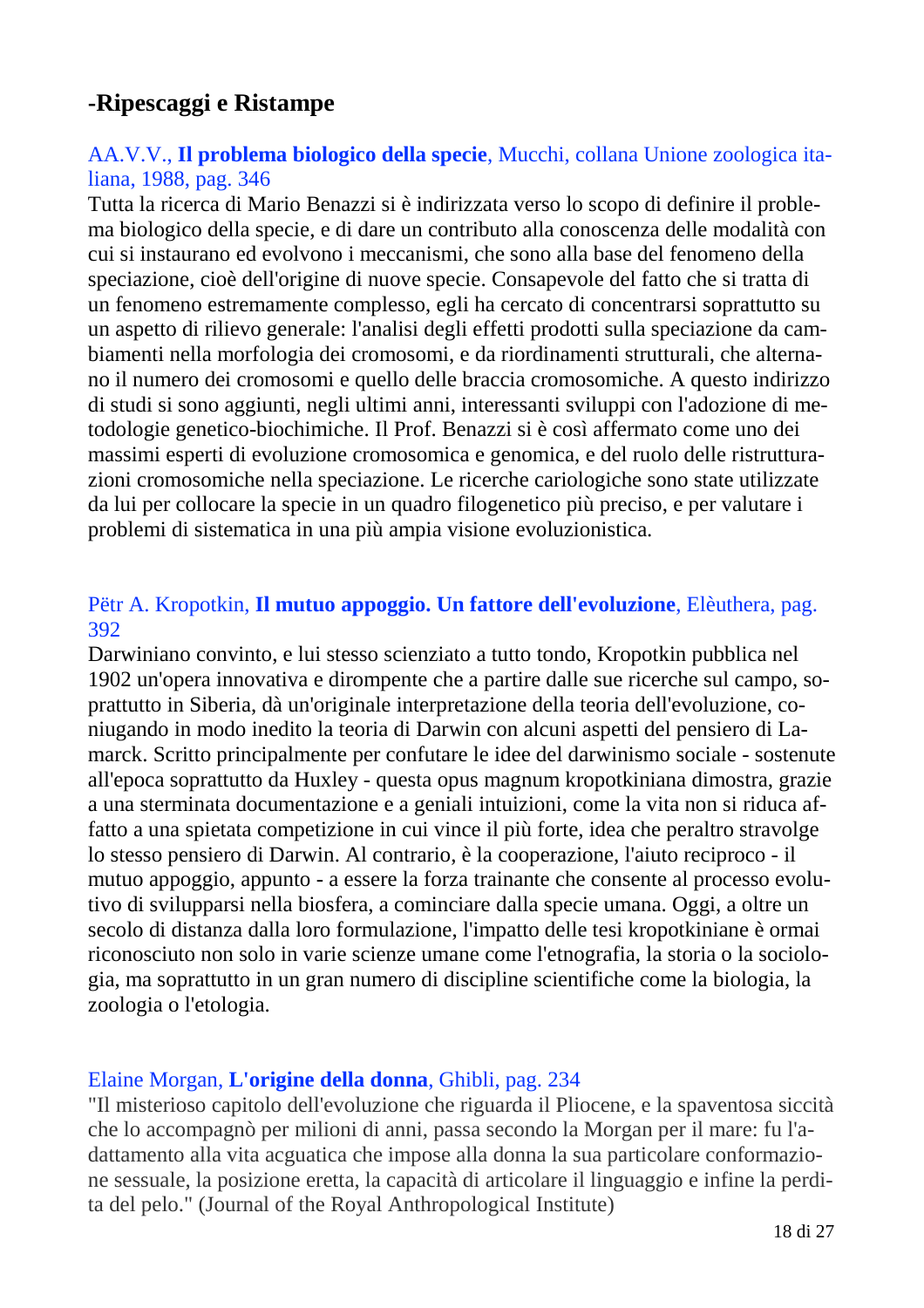### Elizabeth Kolbert, **La sesta estinzione**, BEAT, collana BEAT. Bestseller

La specie che, a un certo punto della sua storia, si è autonominata "specie dell'homo sapiens", nel corso della sua "evoluzione" ha alterato profondamente la vita del pianeta. Tra le catastrofi da essa causate, cinque sono state così grandi da meritare il nome di "Big Five". Questo libro ripercorre la storia dei "Big Five" per gettare luce su un altro allarmante evento che gli esseri umani stanno producendo. È presto per dire se esso è comparabile, per forza e portata, ai "Big Five", ma è in corso ed è noto col nome di Sesta Estinzione. Dalla foresta pluviale amazzonica alla cordigliera delle Ande, dalla Grande Barriera Corallina alla moria di organismi riscontrabile nel giardino di casa propria, Elizabeth Kolbert conduce il lettore nei luoghi di questa Estinzione attraverso un racconto in cui all'entusiasmo per le nuove, recenti conoscenze sull'argomento si unisce l'orrore che esso comporta.

## John Alcock, Dustin R. Rubenstein, **Etologia. Un approccio evolutivo**. Con e-book, Zanichelli

La quarta edizione italiana di Etologia, l'undicesima americana, vede l'entrata in scena di un nuovo coautore, Dustin R. Rubenstein, accanto a John Alcock, che dal 1975 è stato l'ideatore e autore unico di quello che si può considerare il testo universitario di riferimento per introdurre allo studio del comportamento animale. Il libro mantiene il suo tono narrativo nel perseguire la comprensione di come e perché animali differenti, come gli insetti e l'Homo sapiens, si comportino in un determinato modo. L'approccio ecologico-evoluzionistico, che caratterizza da sempre quest'opera, è portato avanti in modo esplicito e congruente lungo tutto il testo, insieme a quello meccanicistico e all'integrazione con lo studio del comportamento – sono in numero crescente infatti le ricerche che collegano il comportamento al cervello, ai geni e agli ormoni, oltre che all'ambiente ecologico e sociale circostante. Inoltre, Etologia include i risultati delle ricerche più recenti che applicano metodi filogenetici comparativi allo studio del comportamento animale, facendo sempre maggior uso della filogenesi molecolare per generare e testare nuove idee sull'evoluzione del comportamento. Temi come l'epigenetica e i comportamenti collettivi sono stati introdotti per la prima volta in questa edizione, più ricca anche nella varietà e nel numero di rubriche: Approcci integrati: focalizzano l'attenzione sugli strumenti più all'avanguardia, impiegati ad esempio per studiare il canto degli uccelli, la colorazione degli animali, la genetica comportamentale, gli ormoni e per effettuare studi etici sulla specie umana; Tabelle delle ipotesi: presentano l'una accanto all'altra ipotesi alternative e non mutuamente esclusive su comportamenti animali specifici;

Analizzare il comportamento interpretando i dati: forniscono esempi di analisi dei dati, o insegnano a trarre conclusioni e generare nuove ipotesi da dati empirici; Rompicapo darwiniani: affrontano questioni irrisolte emerse da ricerche di tipo comportamentale.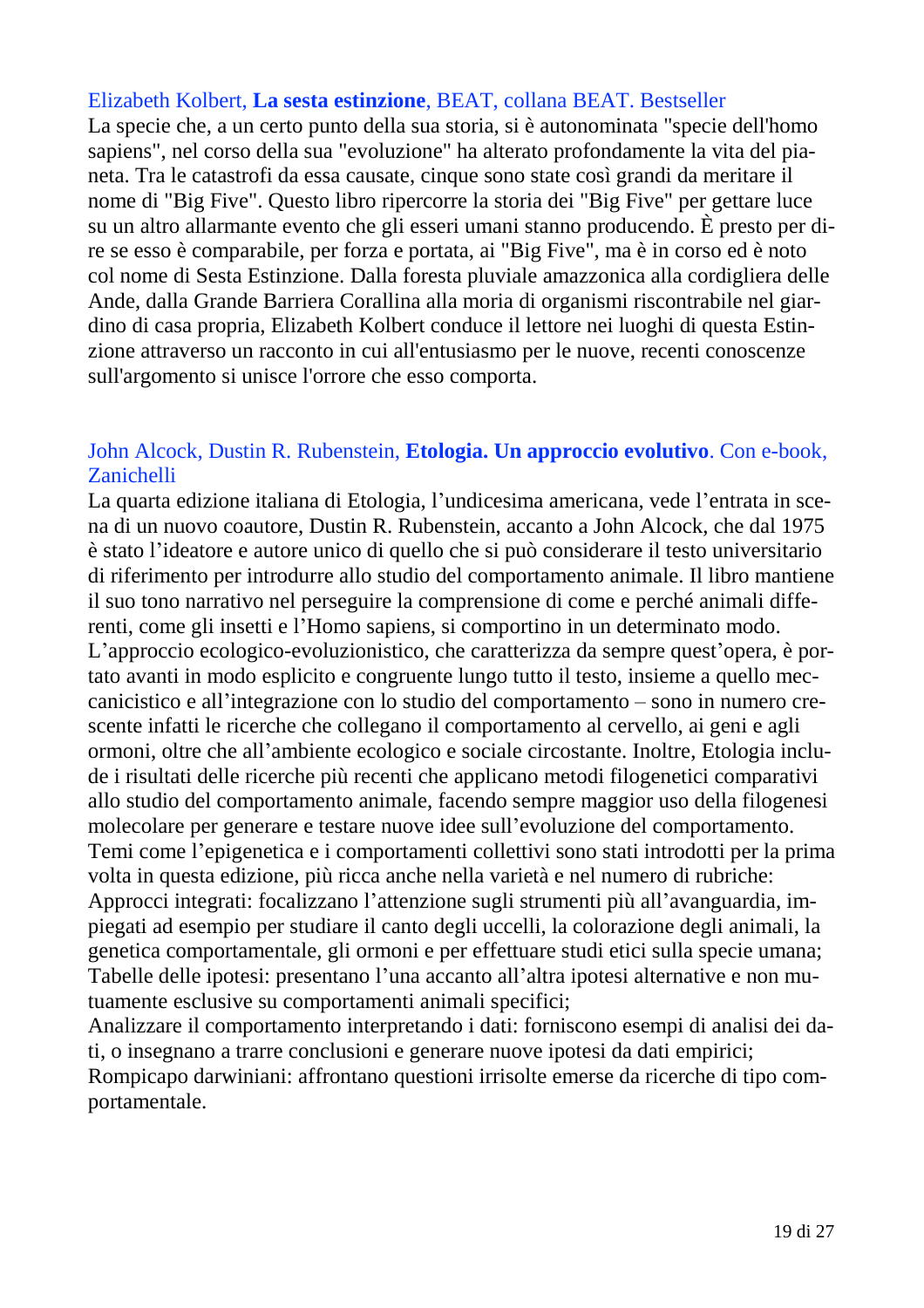# Telmo Pievani, Federico Taddia, **Il maschio è inutile. Un saggio quasi filosofico**, BUR Biblioteca Univ. Rizzoli, pag. 149

Non è più tempo di certezze. Nel Pleistocene i maschi facevano i maschi e le femmine facevano le femmine, o almeno così ci hanno raccontato. Adesso è tutto più complicato e si affaccia il sospetto che, in natura, il sesso debole sia quello maschile. In alcuni pesci, i maschi sono diventati "nani parassiti": la loro funzione è solo quella di contribuire alla fecondazione in cambio di cibo. In altri, il maschio si è trasformato in un'appendice penzolante dal corpaccione della femmina: un mero serbatoio di spermatozoi. Neanche in un fanta-horror femminista si sarebbero spinti a tanto. In altri casi ancora, le femmine fanno tutto da sole o cambiano sesso all'occorrenza. I maschi, dal canto loro, si ammazzano di fatica per farsi scegliere dalle femmine. Non va tanto bene nemmeno per noi mammiferi: il sesso è costoso, anche se ci regala piacere e sempre nuova diversità. Pare addirittura che i cromosomi maschili siano più instabili, in decadimento. Il maschio si sta estinguendo e fra non molto persino le femmine di primati troveranno soluzioni alternative per far proseguire comunque l'evoluzione. Forse anche per questo il maschio è sempre più nervoso: sente che gli manca il terreno sotto i piedi. La natura ci sta dicendo qualcosa che riguarda anche noi, e poco male: il mondo trabocca di inutilità e gli uomini rientreranno a buon titolo nella categoria del superfluo. A meno che non smettano di fare i maschi da cartolina, come gli uomini teneri e sorprendenti raccontati qui...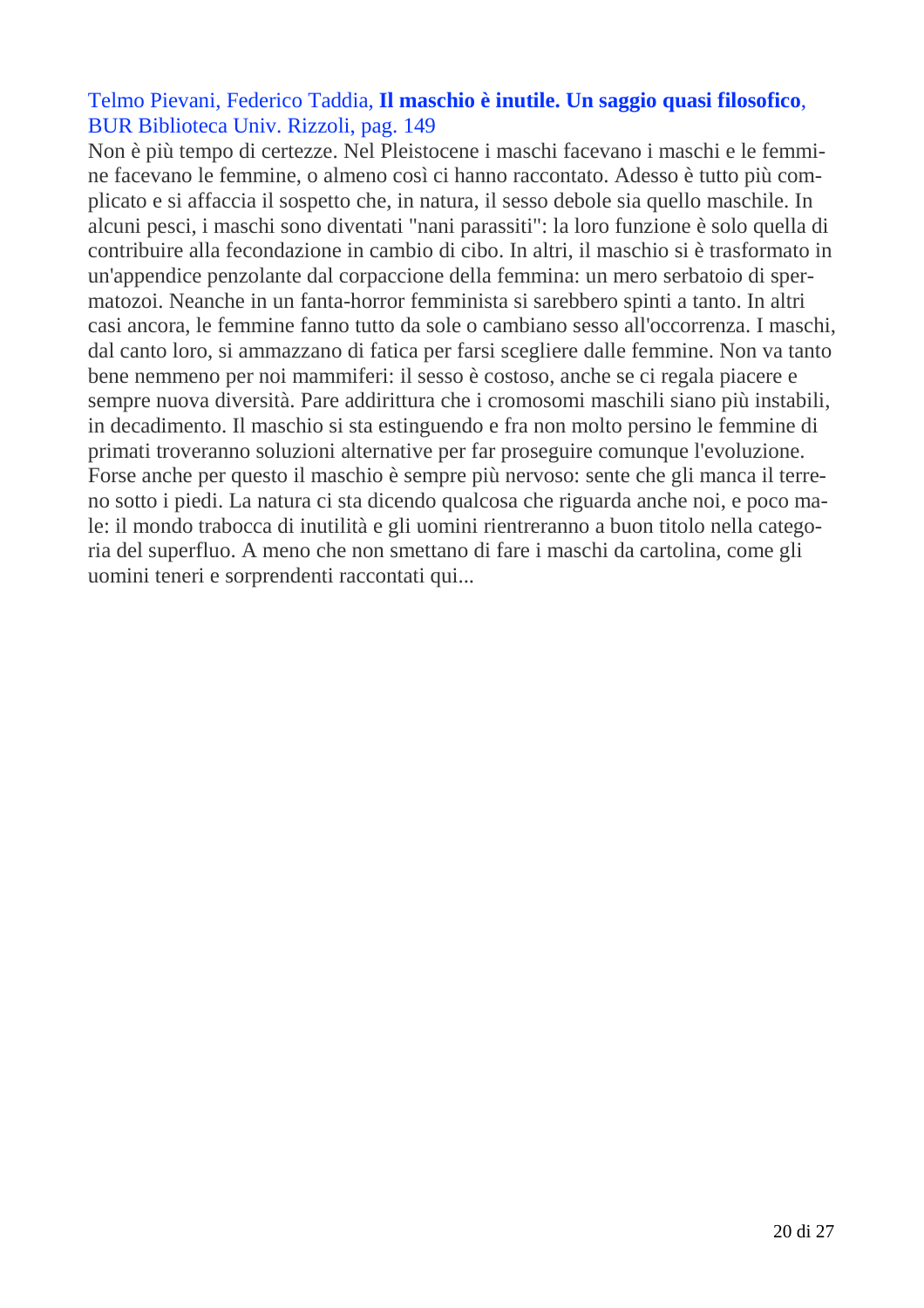# **-Altre pubblicazioni**

# Ilaria Agostini, Enzo Scandurra, Giovanni Attili, **Biosfera l'ambiente che abitiamo**, DeriveApprodi, collana Habitus, pag. 203

La Biosfera è il luogo singolare dell'Universo, a noi noto, dove è nata e si è sviluppata la vita; è un prodotto del Sole. Noi, insieme a tutte le altre specie viventi, siamo l'esito di una sua lunga evoluzione durata milioni di anni nel corso dei quali sono nate e poi estinte diverse specie di animali e vegetali che hanno creato la meravigliosa biodiversità che ci circonda. Nei tempi presenti l'equilibrio delicato di questo ecosistema è diventato a rischio e con esso la sopravvivenza della nostra specie a causa dei cambiamenti climatici causati dall'eccesso di gas serra che stanno alterando equilibri millenari. Occorre invertire rapidamente i presupposti di questo sviluppo se non vogliamo che essa si ri-trasformi nell'ambiente inospitale primordiale prima della comparsa della vita.

Per farlo occorre imboccare rapidamente la via della riconversione ecologica del nostro modello di sviluppo. Un cambiamento questo che presuppone di mettere in discussione i nostri modelli di vita, il nostro modo di pensare alla natura; in sostanza l'intera nostra civiltà occidentale basata sul dominio della natura e delle sue leggi. Ma in ecologia non esistono scorciatoie, ovvero non è pensabile che con la tecnologia possiamo risolvere quei problemi che la stessa tecnologia ha creato. Il concetto di entropia ci insegna che più consumiamo più l'energia libera che ci resta a disposizione diminuisce. È un concetto inesorabile che alla lunga prevarrà su qualsiasi altro indicatore economico e sulla stessa economia

#### Brian Switek, **Lo scheletro nell**'**armadio. Vita segreta delle ossa**, il Saggiatore, p. 290

Pensate alle vostre ossa: al delicato meccanismo del gomito, alla robusta spina dorsale che ci imparenta con ogni vertebrato mai vissuto, al modo in cui l'articolazione della spalla ruota e ci permette movimenti impensabili per altri animali. Non possiamo vederle, ma queste strutture celate dalla pelle e avvolte dai muscoli custodiscono la nostra storia individuale, i segreti dell'evoluzione e l'immaginario religioso e culturale di ogni popolo, vivente o estinto. Lo scheletro nell'armadio ci racconta tutto delle nostre ossa: di come ci accomunino agli altri esseri viventi; di come ancora oggi nel nostro scheletro si trovino tracce dei primi ominidi, di protomammiferi vissuti all'ombra dei dinosauri, di pesci preistorici dalle cui pinne si sono evolute le nostre mani e di minuscoli organismi dei mari primordiali. Di come abbiamo modellato il nostro mondo, gli strumenti che usiamo, le città in cui viviamo in base a quello che le nostre articolazioni possono o non possono fare. Di come le nostre ossa, solo in apparenza rigide, continuino a rinnovarsi e a crescere durante tutta la vita, tenendo traccia dei traumi sofferti, dei cibi di cui ci siamo nutriti e delle esperienze che abbiamo vissuto. Di come da antichi resti e sepolture abbiamo potuto ricostruire la storia di uomini e donne per troppo tempo dimenticati, di re, battaglie, popoli e intere culture. Di come scheletri e teschi, nonostante siano stati spesso scelti come simboli di morte e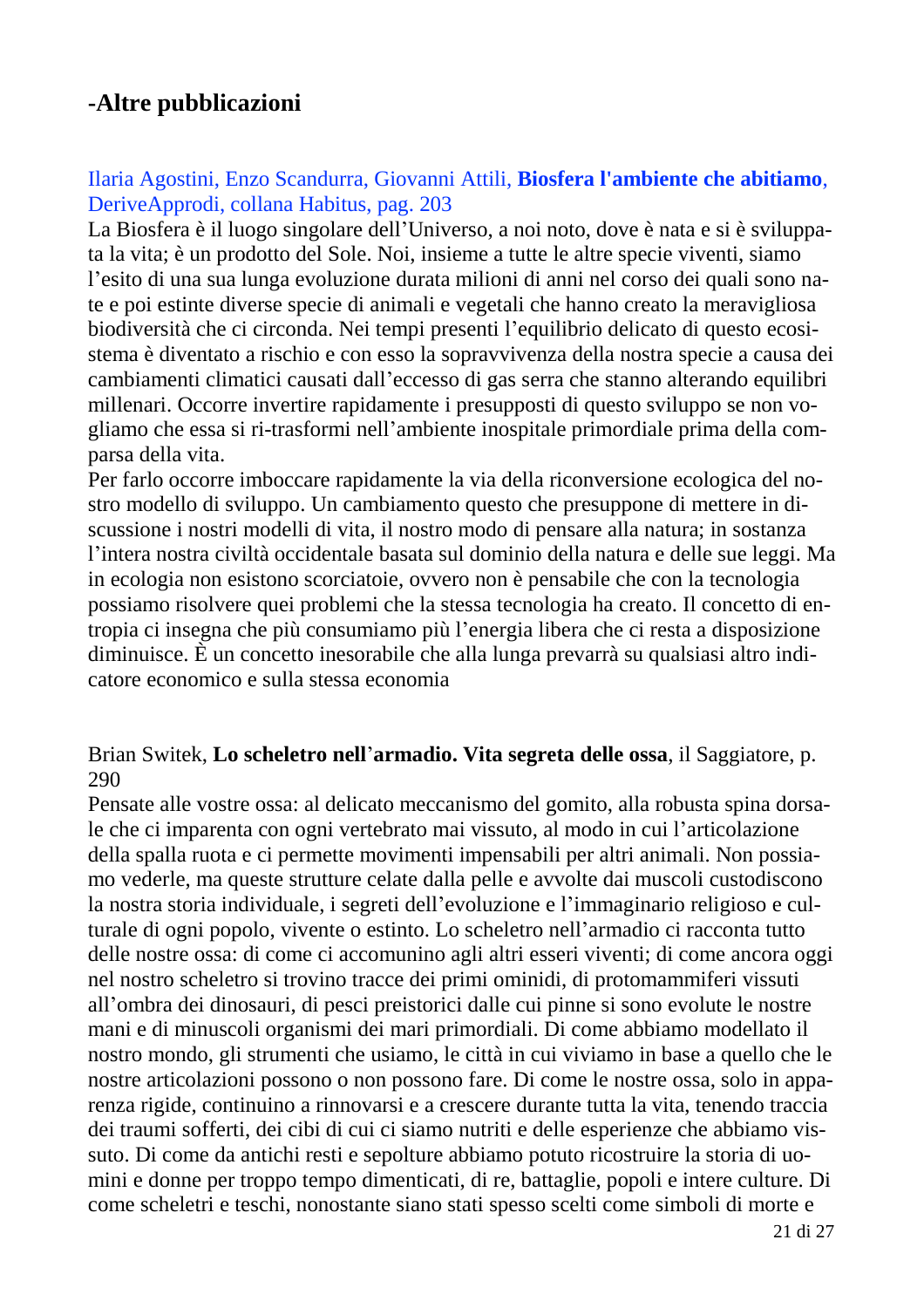caducità, paradossalmente siano la parte di noi che durerà più a lungo e continuerà a parlare della nostra vicenda umana. In queste pagine Brian Switek spazia dalla biologia cellulare al culto delle reliquie, dall'artrite dei dinosauri alle collezioni anatomiche di musei e università (e ai metodi non troppo etici con cui sono state assemblate), e ci rivela come i più grandi segreti siano celati proprio dentro di noi.

### Anne Sverdrup-Thygeson, **Terra insecta. Il mondo immenso raccontato dalle creature più piccole**, Rizzoli, collana Saggi stranieri, p. 251

Per ogni essere umano che vive sulla Terra ci sono più di 200 milioni di insetti. Mentre state leggendo questa frase, da uno a tre trilioni di questi piccoli esseri stanno saltellando, strisciando o svolazzando intorno a noi. Vivono a ogni altitudine, in grotte profondissime o in laghi ghiacciati, ma anche vicinissimi a noi, nel nostro computer, o nel nostro stomaco. Ecco perché, in realtà, questa è la Terra Insecta: il pianeta degli insetti. Una moltitudine pressoché inesauribile di forme, colori, comportamenti, strategie di sopravvivenza... e una moltitudine che ha parecchio a che fare con noi, con il nostro ambiente e la nostra stessa sopravvivenza sul pianeta. In questo libro divertente e pieno di brio Anne Sverdrup-Thygeson, professoressa di entomologia all'Università di Oslo, ci porta in un viaggio attraverso il mondo unico degli insetti, presentandoci creature che per molti aspetti sembrano uscite da una fantasia grottesca e inesauribile: esseri con le orecchie sulle ginocchia, gli occhi sui genitali o la lingua sotto i piedi. Parassiti dalle terribili strategie di sopravvivenza, seduttori con le tecniche più ingegnose, predatori spietati. E attraverso il racconto, ci aiuta lentamente a trovare i punti in comune tra noi e loro, e a guardare la Terra con i loro (molti!) occhi. Perché la vita, come la conosciamo, sarebbe impossibile senza le infinite specie di insetti, né il nostro pianeta funzionerebbe nel modo che conosciamo. Scoprire quindi che il numero degli insetti si è dimezzato negli ultimi quarant'anni ci mette di fronte a un'emergenza che è anche, e soprattutto, nostra, di noi uomini. Perché il vasto, misterioso, magico mondo degli insetti, la Terra Insecta, è anche il nostro mondo, e difenderlo e accudirlo è un dovere prima di tutto verso noi stessi.

## Carl Safina, **Becoming Wild. How Animals Learn to be Animals**, Oneworld Publications, p. 384

Who are we? What do we value? How do we live here? Guided by parents, carers, teachers and siblings, we learn to answer these questions as we grow up. But it's not just us. Many animals must learn to answer them too. In Becoming Wild, Carl Safina reveals that culture, long thought exclusive to humankind, is abundant in the animal kingdom. Sperm whales in the Caribbean communicate through a system of clicks akin to Morse code, announcing which clan they belong to, which family and who they are individually. Among chimpanzees the obsession with male status may guarantee violence, even war, but they also have many ways to quell tensions. As Safina shows, the better we understand the animals with whom we share this planet, the less different from us they seem.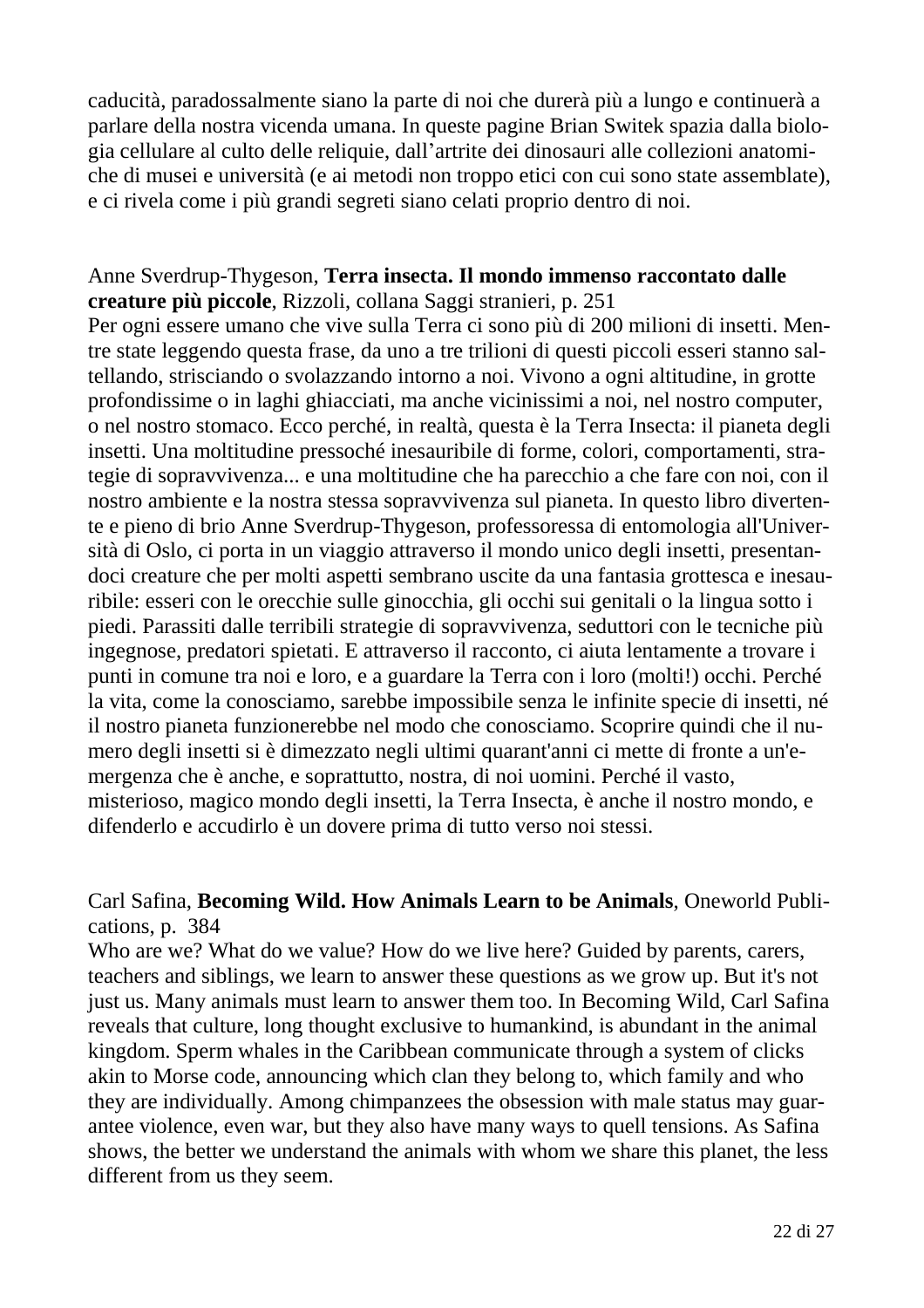Randolph Nesse, **Buone ragioni per stare male. La nuova frontiera della psichiatria evoluzionistica**, Bollati Boringhieri, collana Saggi. Psicologia, p. 420 Come ogni essere vivente, anche noi umani siamo sottoposti a una continua e capillare selezione darwiniana da parte dell'ambiente in ogni nostra più piccola caratteristica. Tutto ciò che abbiamo di svantaggioso ci penalizza, e alla lunga viene eliminato dalla popolazione; tutto ciò che ci avvantaggia viene rafforzato e si diffonde. Una malattia è quanto di meno vantaggioso si possa pensare: e allora come ha fatto a sfuggire al radar della selezione per milioni di anni? Perché le malattie non si estinguono? Vista da questa angolazione, una malattia non è più un'«anomalia» da curare per ristabilire la «normalità». Evidentemente ci sono ragioni evolutive che possono spiegare la sua insorgenza, e che, una volta comprese, potrebbero indicare strategie terapeutiche alternative ed efficaci. Dopo aver scritto, negli anni novanta con George C. Williams, Perché ci ammaliamo, il libro fondante della medicina evoluzionistica, ora con un'enorme esperienza alle spalle, Nesse applica qui questa sua idea alle malattie psichiatriche – il suo campo specialistico – con risultati sorprendenti. L'ansia, ad esempio, non è uno stato «patologico» della mente. La selezione darwiniana l'ha mantenuta nel lungo corso dell'evoluzione umana, perché in realtà è la risposta più «adatta» di fronte ai pericoli. Ha letteralmente salvato la vita ai nostri antenati, che quindi ce l'hanno lasciata in eredità come un dono prezioso. Ma l'ambiente moderno genera grandi quantità di falsi allarmi, questo è il problema. Non si tratta quindi di «guarire» dall'ansia, ma piuttosto di tenere sotto controllo una risposta che di per sé è necessaria, ma che nel nostro mondo industrializzato talvolta funziona troppo bene. Altri disturbi mentali tipici del mondo contemporaneo, dalla dipendenza all'anoressia, sono il risultato di una mancata corrispondenza tra l'ambiente moderno e il nostro passato evolutivo. Ci sono anche buone ragioni evolutive per spiegare i disordini sessuali o la schizofrenia. Prese tutte insieme, queste intuizioni possono aiutare a spiegare la sofferenza umana, mostrando nel contempo nuove vie per attenuarla, analizzando gli individui come individui, caso per caso, e non come portatori di patologie.

#### Frans De Waal, **L'ultimo abbraccio. Che cosa ci dicono di noi le emozioni degli animali**, Cortina Raffaello, collana Scienza e idee, p. 390

Frans de Waal, etologo e primatologo di fama internazionale, ha scelto qui di approfondire il tema straordinariamente affascinante della vita emotiva degli animali. Il libro inizia con la morte di Mama, la scimpanzé legata da una profonda amicizia al biologo Jan van Hoof. Quando Mama era in punto di morte, van Hoof ha deciso di congedarsi da lei con un ultimo abbraccio, a cui Mama ha risposto con un sorriso. Questa e altre vicende simili formano il nucleo della tesi dell'autore: gli esseri umani non sono l'unica specie capace di esprimere amore, odio, paura, vergogna, disgusto ed empatia. De Waal sottolinea la continuità esistente tra noi e le altre specie, proponendo un'interpretazione radicale per cui le emozioni sarebbero come i nostri organi: gli esseri umani non hanno nessun organo in più rispetto agli altri animali, e lo stesso vale per le emozioni. L'invito è ad aprire il cuore e la mente, a notare le moltissime connessioni esistenti tra la nostra e le altre specie e a cambiare il modo di vedere il mondo che abbiamo intorno.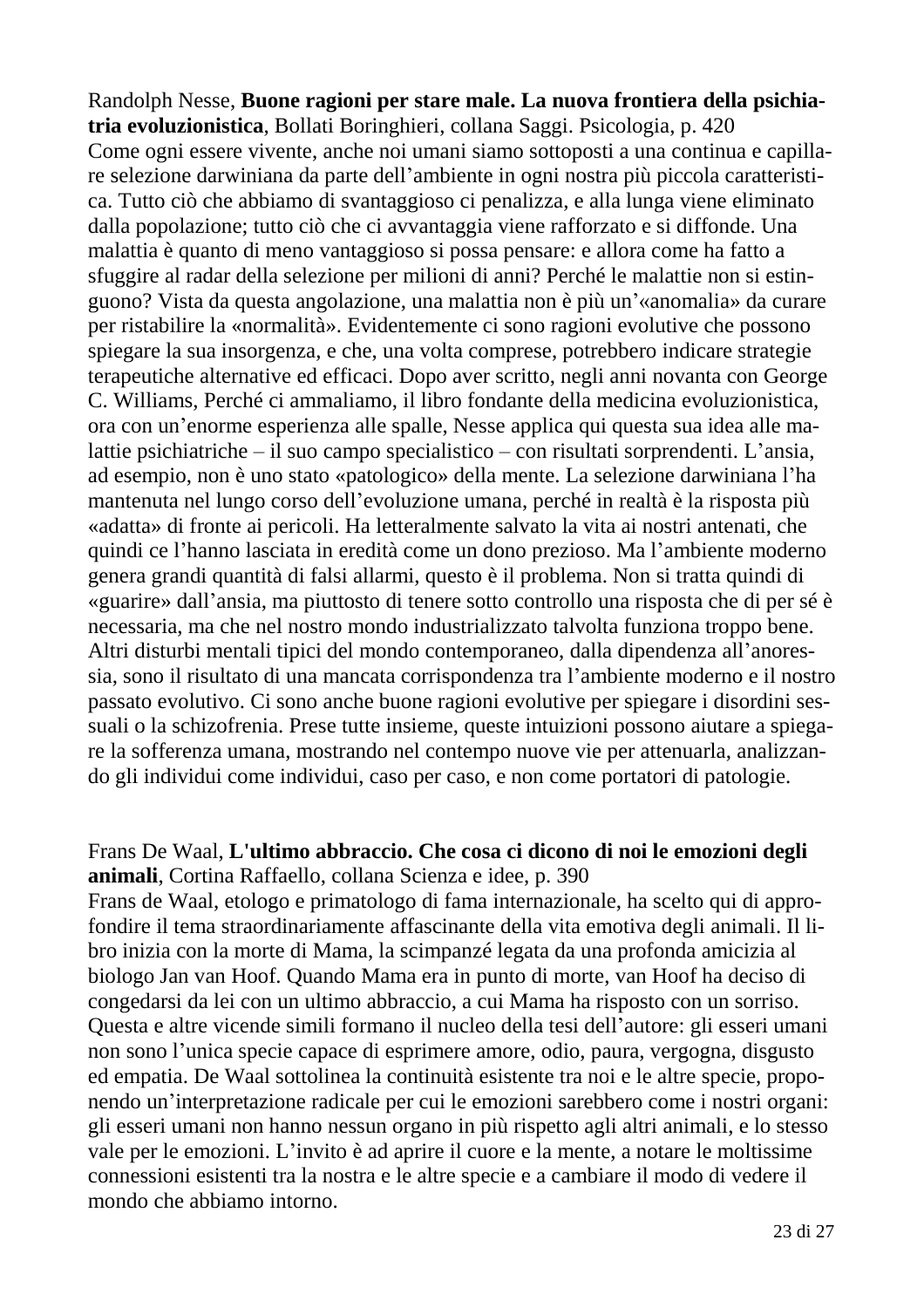Peter Wohlleben **La rete invisibile della natura**, Garzanti, collana Saggi, p. 217 Il mondo che ci circonda è come un grande orologio: tutti gli ingranaggi sono perfettamente collegati tra loro, e ogni componente è decisiva per il tutto. Eppure è impossibile non rimanere stupefatti scoprendo le inaspettate sorprese che la natura riserva: sembra incredibile, ma esistono alberi capaci di modificare la rotazione terrestre, lupi in grado di deviare il corso dei fiumi e persino lombrichi fondamentali per la sopravvivenza dei cinghiali. Ma in che modo animali e piante, foreste e mari, montagne e cambiamenti climatici riescono a influenzarsi a vicenda? Osservatore scrupoloso e narratore appassionato, Peter Wohlleben ci mostra le connessioni alla base del sistema complesso di cui siamo parte; e grazie a decenni di esperienze come guardia forestale passate al vaglio delle più recenti scoperte scientifiche, ci rende consapevoli dei rischi che l'intervento sconsiderato dell'uomo ha sul fragile equilibrio del nostro prezioso pianeta.

#### Chris D. Thomas, **Il mondo di domani. La natura nell'età dell'estinzione**, Aboca Edizioni, collana Human ecology. Saggi, p. 358

È ormai diventato un luogo comune affermare che l'uomo ha avuto un impatto devastante sulla natura del pianeta. Ha alterato il clima, acidificato gli oceani, avviato quella che probabilmente sarà la sesta estinzione di massa. Una visione negativa dalla quale l'ecologo inglese Chris D. Thomas si distanzia in maniera provocatoria, chiedendosi se in questo scenario catastrofico non si nasconda invece qualcosa di buono. Numerose specie di piante e animali stanno infatti reagendo, traendo beneficio dalla presenza dell'uomo, aumentando la biodiversità e la velocità evolutiva, che probabilmente non ha mai raggiunto livelli di crescita così alti nella storia della Terra. Thomas ci conduce quindi in un viaggio avventuroso intorno al mondo per farci conoscere le creature più intraprendenti che hanno saputo sfruttare le nuove condizioni e continuano a prosperare: dalla farfalla virgola ai sialia (gli uccellini azzurri), dai bisonti ibridi al pukeko neozelandese. Ci troviamo già immersi in un nuovo ecosistema in cui il continuo trasporto di animali, piante e persone ha causato vere e proprie collisioni biologiche: non sarà quindi strano incontrare negli Stati Uniti e nei prati della Gran Bretagna alcune farfalle che, come i grilli australiani che ora vivono alle Isole Hawaii, stanno sviluppando nuove modalità evolutive per sopravvivere nel mondo alterato dall'uomo. Chris Thomas apre, dunque, le porte a un approccio più ottimistico per liberarci dalle catene di una visione carica di pessimismo e di smarrimento, invitandoci a riconsiderare il rapporto dell'uomo con la natura e ricordandoci che in fondo la storia della vita è da sempre una storia di diversificazione e rinnovamento. Forse non tutto è compromesso nell'età dell'Antropocene...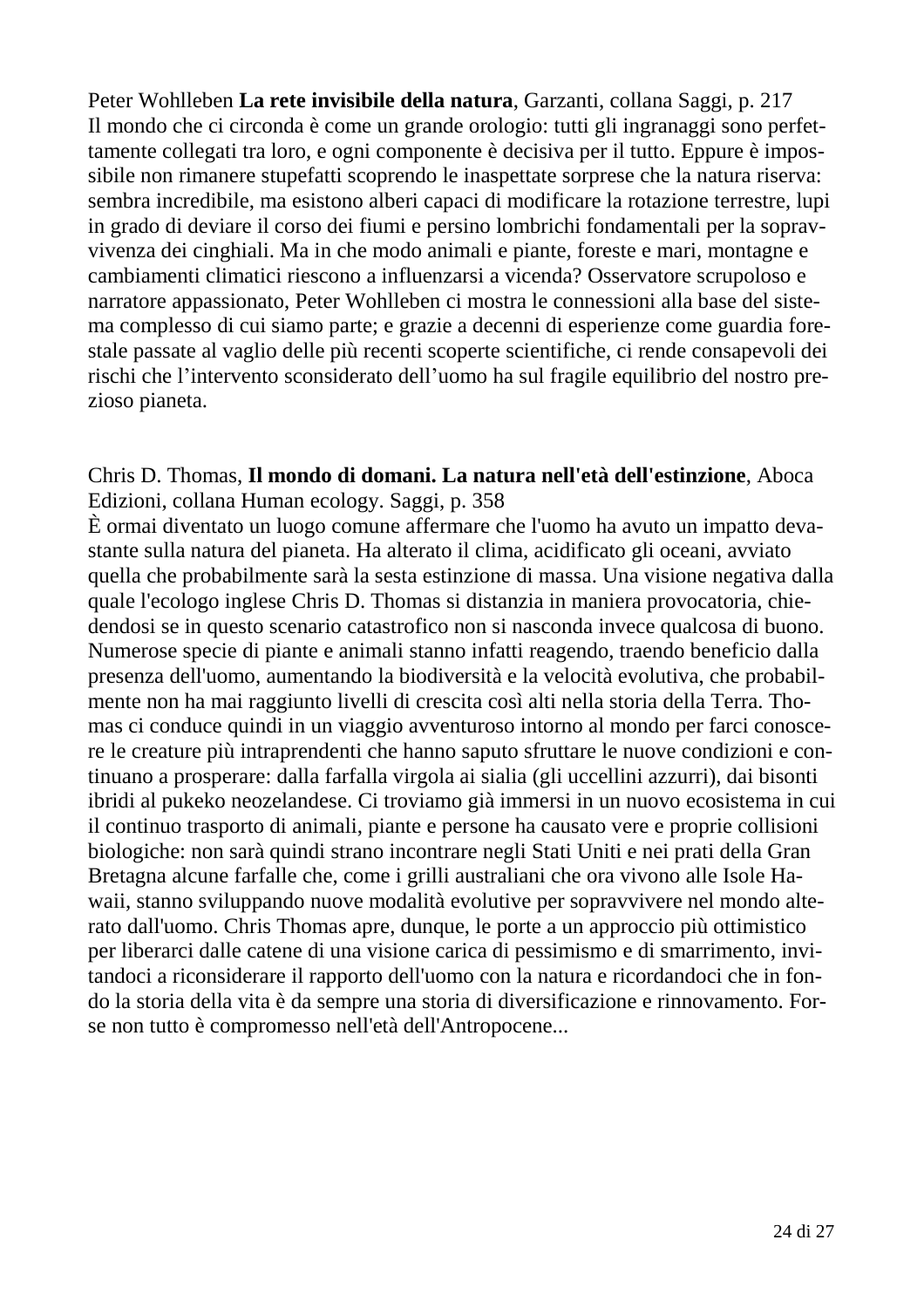David Attenborough, **Avventure di un giovane naturalista**, Neri Pozza, collana Il Cammello Battriano, p. 400

Da oltre sessant'anni David Attenborough racconta le meraviglie della natura sul piccolo schermo, è considerato il più celebre e autorevole divulgatore scientifico britannico e il suo nome, sempre in coppia con quello della BBC, è ormai diventato sinonimo di documentario.

Ma come è iniziata questa straordinaria carriera?

È il 1952, Attenborough ha ventisei anni ed è un produttore televisivo con poca esperienza, una laurea in zoologia del tutto inutilizzata e la smania di realizzare un suo programma sugli animali.

I programmi dedicati agli animali si dividono allora tra quelli presentati da George Cansdale, direttore dello zoo di Londra che, ogni settimana, trasporta negli studi televisivi le creature più mansuete, le colloca sopra un tavolo e ne descrive l'anatomia e le caratteristiche, con la rischiosa incognita che durante la puntata gli animali evacuino sui suoi pantaloni, lo mordano e si diano alla fuga; oppure i documentari cinematografici dei coniugi Denis, cortometraggi di mezz'ora che mostrano, in maniera piuttosto monotona, gli animali nel loro ambiente.

Attenborough sa di poter realizzare un programma che possieda i pregi di entrambi i format, senza però averne i difetti. Così, grazie al finanziamento della bbc e dello zoo di Londra, e con l'aiuto di Jack Lester, curatore del rettilario allo zoo, si imbarca in una serie di spedizioni che prevedono la cattura di specie rare nei più disparati luoghi del mondo: il picatarte collobianco in Sierra Leone, il formichiere gigante in Guyana, il drago di Komodo in Indonesia e gli armadilli in Paraguay.

Sarà l'inizio di una grande avventura che lo porterà a percorrere chilometri e chilometri tra deserti, foreste e terreni insidiosi, per registrare l'incredibile bellezza e biodiversità di queste regioni. Se i metodi possono, oggi, essere considerati obsoleti, il fascino e il rispetto per la fauna selvatica, le persone e l'ambiente – e l'importanza di proteggere questi luoghi selvaggi – non lo sono affatto e fanno indubbiamente di quest'opera «un grande libro per chiunque desideri viaggiare per conto suo come un avventuriero vecchio stile» (The New York Times).

Emanuele Coccia, **Métamorphoses**, Petite Bibliothèque Rivages, p. 192 La métamorphose, tout vivant y passe. C'est l'expérience élémentaire et originaire de la vie, celle qui définit ses forces et ses limites. Depuis Darwin, nous savons que toute forme de vie – l'être humain compris – n'est que la métamorphose d'une autre, bien souvent disparue. De notre naissance à notre alimentation, nous en faisons tous l'expérience. Dans l'acte métamorphique, changement de soi et changement du monde coïncident. Affirmer que toute vie est un fait métamorphique signifie qu'elle traverse les identités et les mondes sans jamais les subir passivement. Cet essai novateur jette les bases d'une philosophie de la métamorphose.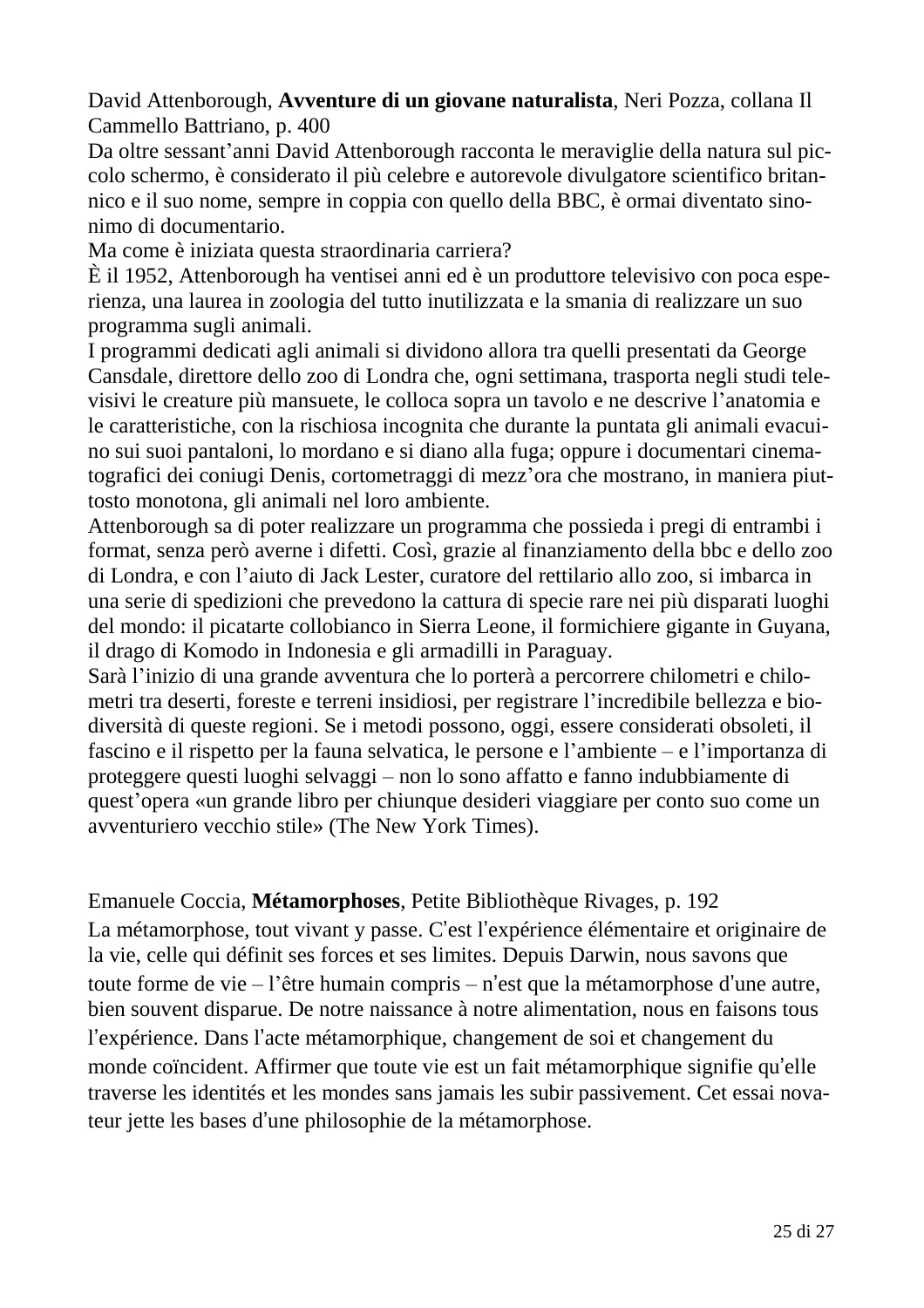# Angelo Tartabini, **La coscienza negli animali. Uomini, scimmie e altri animali a confronto**, Mimesis, pag. 160

Ciò che si può dire è che la coscienza, qualsiasi cosa essa sia, è e rimane una caratteristica fondamentale della mente, con stati di sensibilità e consapevolezza che iniziano quando ci svegliamo al mattino e si spengono quando ci addormentiamo. Ma ora la domanda è: la coscienza esiste anche negli animali? O meglio: la coscienza, nella somiglianza e nella diversità, ontologicamente soggettiva e indivisibile per noi esseri umani, lo è anche per gli animali? Nei limiti delle loro capacità cognitive e intellettive, la coscienza esiste anche negli animali. Prefazione di Edoardo Boncinelli.

#### Jaak Panksepp, Kenneth I. Davis, **I fondamenti emotivi della personalità. Un approccio neurobiologico ed evoluzionistico**, Cortina Raffaello, pag. 386

Jaak Panksepp ha coniato l'espressione affective neuroscience per delineare l'ambito di ricerca orientato a "localizzare" i meccanismi neurali all'origine dell'esperienza emotiva. In questo libro, Panksepp e Kenneth Davis ampliano la portata delle neuroscienze affettive fino a elaborare una nuova teoria della personalità, fondata sull'idea che i nostri sistemi emotivi di base debbano essere compresi in chiave neuroevolutiva.

Sarebbero, dunque, le nostre emozioni sottocorticali, i nostri "ricordi ancestrali", a plasmare quelli che indichiamo come tipi diversi di personalità. Basato sul metodo sperimentale, il lavoro dei due autori mostra come questi sistemi emotivi fondamentali nascano dalle aree più profonde e antiche del cervello e come siano straordinariamente "simili" nelle diverse specie di mammiferi. Fin dalle sue origini, l'attività mentale risulta un'attività cosciente, finalizzata e intrinsecamente affettiva. Ultimo, ampio progetto di Jaak Panksepp prima della sua scomparsa, il libro si propone sia come testimonianza del forte impatto delle neuroscienze affettive, sia come studio di straordinario interesse sul comportamento umano (e non solo).

# Federica Pirrone, **Un' etologa in famiglia. Genitori, figli e parenti scomodi nel regno animale**, Unicopli, collana Così parlò la volpe, pag. 159

Come affrontano le diverse specie animali il compito principale della vita, ch'è la vita stessa? Con quali mezzi, strategie, comportamenti danno alla luce ed eventualmente nutrono, difendono e accompagnano fino all'autosufficienza i nuovi individui e in qual modo si assumono, o eludono, gli oneri che tutto ciò comporta, magari lasciandone addirittura il carico a una specie aliena; e come si distribuiscono, o non si distribuiscono, il lavoro fra maschi e femmine? Partendo dalle specie a noi più vicine, gli animali d'affezione il cui ruolo nelle società contemporanee sta sempre più crescendo, l'autrice, con un linguaggio colloquiale dietro cui s'intravvede una poderosa frequentazione scientifica, allarga poi lo sguardo alle specie meno familiari, svelandoci quale irriducibile fantasmagoria di comportamenti animi ogni giorno quello che un importante genetista ha definito il benevolo disordine della vita.